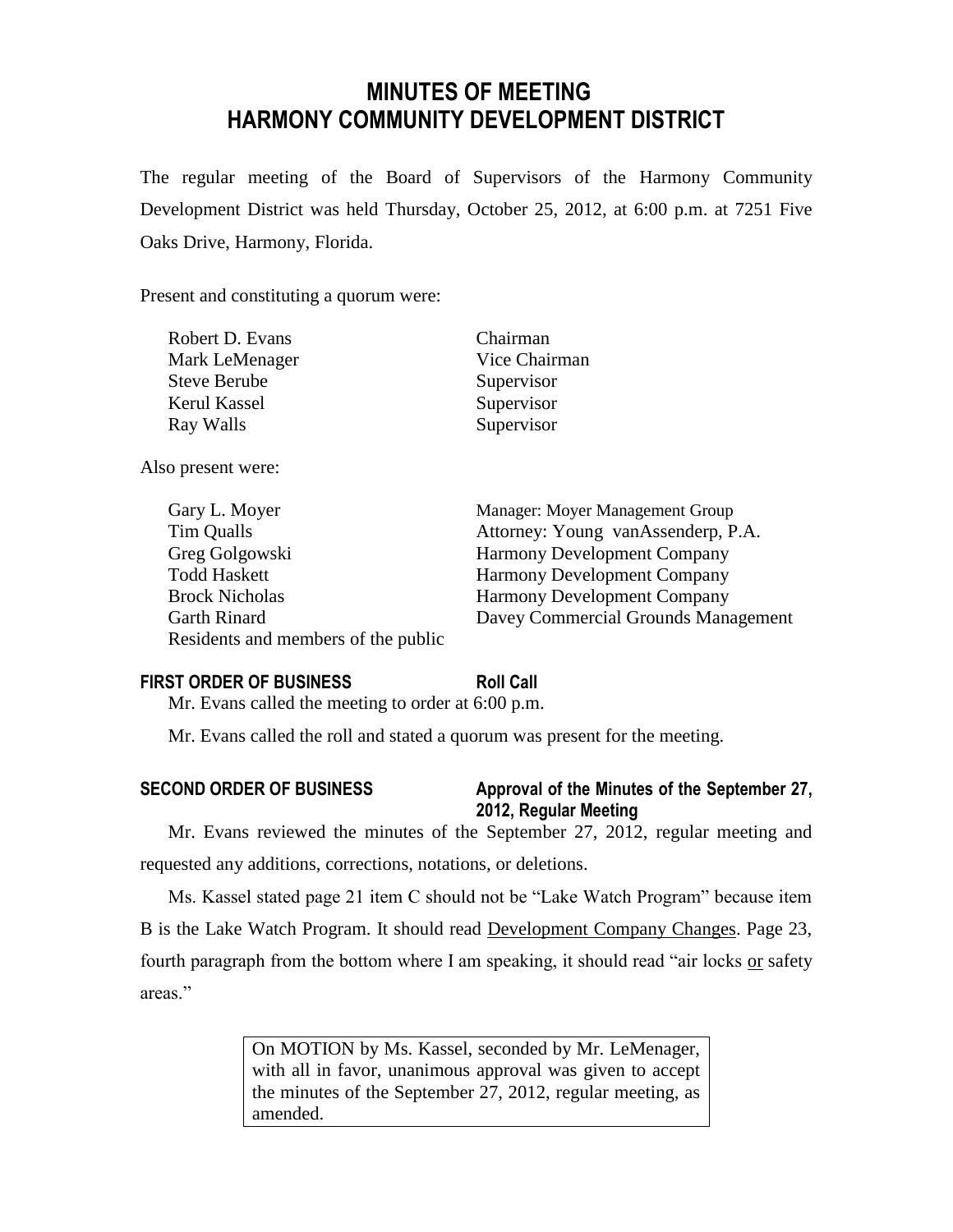## **THIRD ORDER OF BUSINESS Audience Comments**

A Resident stated I suggest everyone speak a little louder. It is raining, and you Board members sit very close together at the table. We have a difficult time hearing you.

Mr. Evans stated we will speak up.

A Resident asked will there be any refurbishing of the pool in Ashley Park?

Mr. Evans stated we have discussed furniture items.

The Resident stated I am referring to the pool itself.

Mr. Haskett stated we included money in the budget this year for pergolas.

The Resident stated everything looks bad. The tile on the pool looks nasty. The furniture seems really great. Whoever chose it did a great job because it is really solid and it has not fallen apart. On the trellises, the metal parts have rusted and they are drooping down. Some of them are falling apart. The area is looking old and run down.

Mr. Evans stated we budgeted for some improvements for this fiscal year.

The Resident asked when is that targeted to happen?

Mr. Evans stated the budget was adopted in August and it goes into effect October 1, 2012.

Mr. Berube stated probably between now and spring, I imagine it will be spruced up.

Mr. Haskett stated that is correct.

Mr. Berube stated you mentioned something about the tile. Does it look dirty?

The Resident stated I do not know much about tile, and I am not sure if there are chips, but the blue tiles look nasty.

Ms. Kassel asked could that be lime deposit?

Mr. Berube stated yes.

# **FOURTH ORDER OF BUSINESS Subcontractor Reports A. Aquatic Plant Maintenance – Bio-Tech Consulting**

## **i. Monthly Highlight Report**

Mr. Golgowski reviewed the monthly aquatic plant maintenance report as contained in the agenda package and is available for public review in the District Office during normal business hours.

Mr. Golgowski stated they were out today working on the ponds. We are getting into the season where things should be slowing down a little. It is all routine maintenance.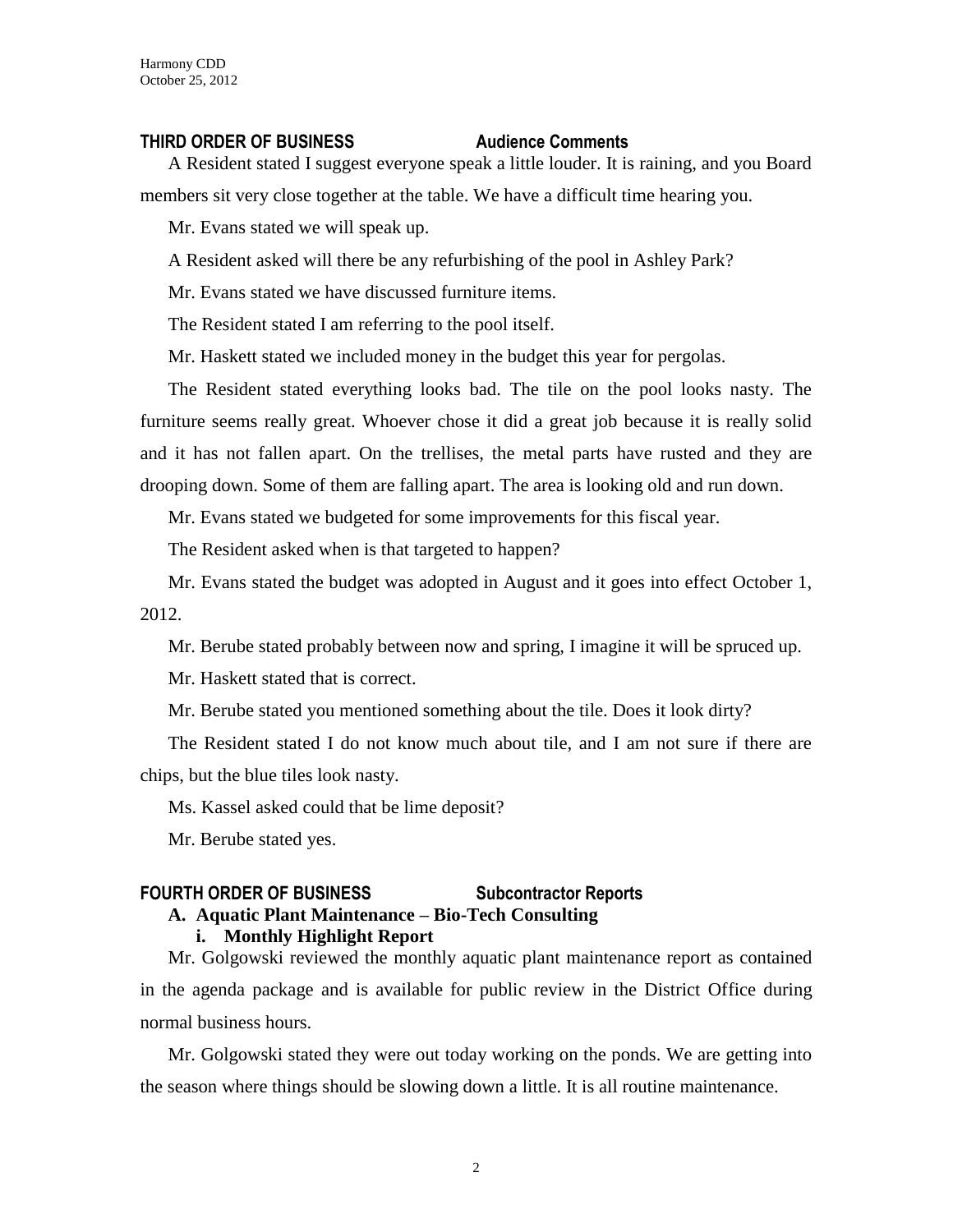# **B. Landscaping – Davey Commercial Grounds Management i. Monthly Highlight Report**

Mr. Rinard reviewed the monthly landscape maintenance report as contained in the agenda package and is available for public review in the District Office during normal business hours.

Mr. Rinard stated these past few weeks have been pretty active. As many of you may have noticed, the annuals have been replaced. Turf fertilization has been completed. Shrub fertilization is in progress and will be completed by the month's end. Tree fertilization is in progress. We will be slightly behind on the timetable, extending into the first week of November. I mentioned in this and the previous summary that we are making transitions with the weather where the days are warm and the nights are cool, which sets the stage for brown patch. We have seen a couple of minor outbreaks on the property that have been treated. They are due for follow-up applications next week. We are treating them when they are small, so we should not have any problems with them and should not see any further festering. With next week's temperatures and things cooling off quite a bit, hopefully we can get some consistency with the cool weather as we continue to move toward the end of the year and can get past any issues relative to the brown patch in the turf. Pond edging is complete. Indian grass sod, the proposal that was approved at the last Board meeting, is 90% complete. We ran a little short on materials yesterday and the additional material is coming in tomorrow, at which time that work will be complete. In conjunction with that, we are also doing some sod improvements off Buck Lane where there is a small area that needs to be closed up. That will be complete tomorrow, as well.

# **ii. Proposal to Change to Recycled Mulch**

Mr. Rinard stated last Friday, we did a little renovation at the Town Square flag pole area by adding in some annuals and taking out some old plant material. In doing that work and going back to one of the things we discussed last month with the alternative mulch, the mulch we discussed had a bit of a delay in getting receipt of the pallet from the manufacturer. We received it this week, and it is down. I believe the Board was emailed notification that it was installed at Lakeshore Park by the fountain area. In light of the little project we did on Friday, we brought some of the material that we use on our Disney project, which is the same material but a darker color. The material at Lakeshore Park is a cherry brown color, more to mimic what the pine bark looks like when it is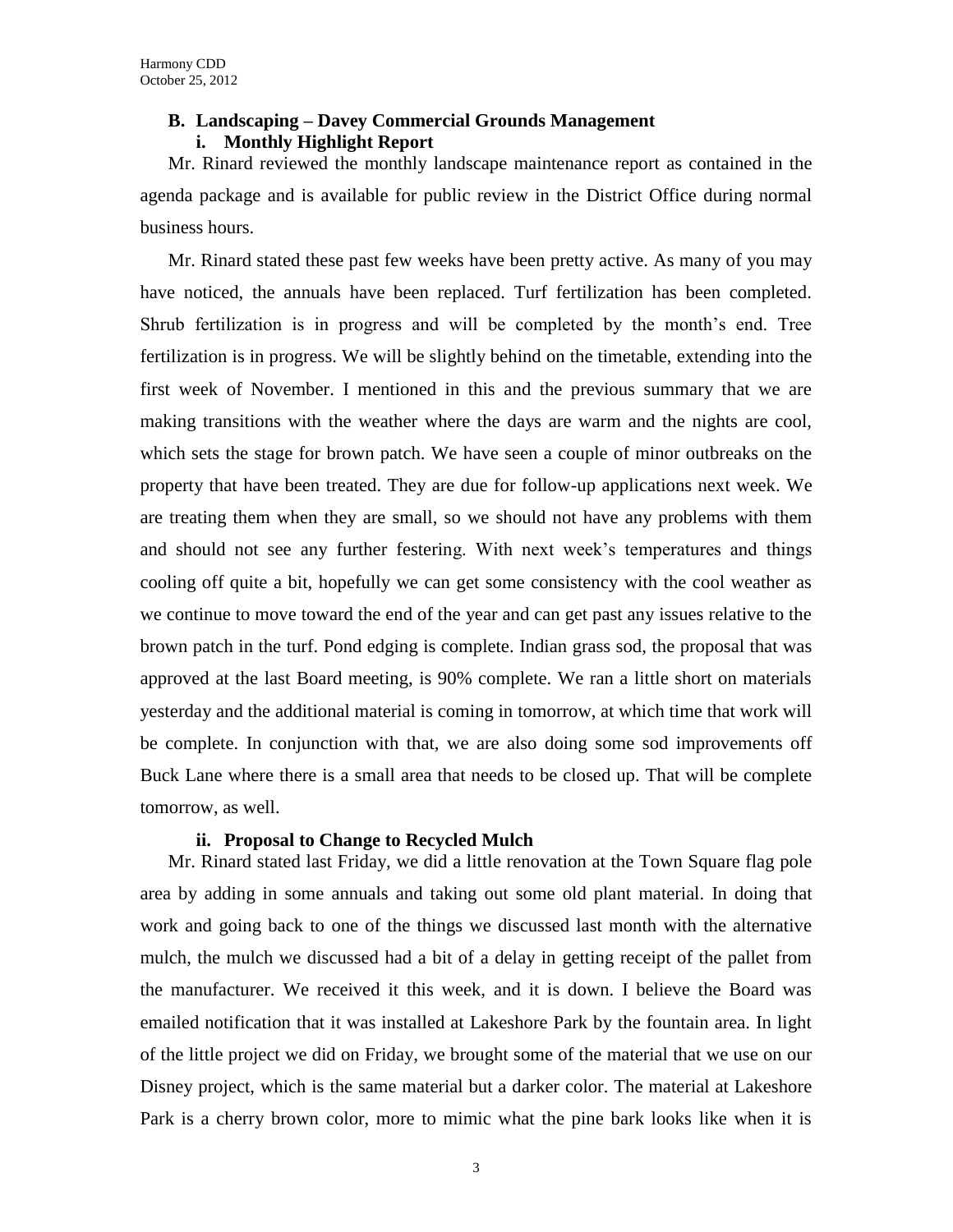fresh. The mulch we used at the flag pole is a darker color and from a distance looks black. I do not know if anyone has had an opportunity to look at either location, but there are a couple options. The tree relocation and landscape project at the west entrance begins Monday. We will spend about three days on preparation, which will include removal of the palmettos out of the median and the grasses in the corner beds on each side of the entrance as we prepare to move the eight sabal palms from the overpass to the entrance. There will be three in each corner and two in the middle area. Then we will move the magnolias from the west end of the fence line into the median area. That work is anticipated to happen on Thursday with the tree spades coming in. Once the trees are set, then we will go back in and get the grasses replanted and also put in the butterfly bush that is going in underneath the magnolias and through the middle of the median.

Ms. Kassel asked is the pond edging something that is done only twice a year?

Mr. Rinard stated that is correct.

Mr. LeMenager stated I walked over to the area by the fountain since I live right next door, and it looked pretty good. I actually thought it looked like it had a little grass in it, so I reached down to feel it. It looked like it had grass clippings in it, but it seems a lot finer than the sample we saw last month. Would that be accurate?

Mr. Rinard stated it could be from manufacturing, some of the dust-type material. I think when it settles in, you will see the true mulch. The sample bags that I brought last month had actually been sitting around for quite some time.

Mr. LeMenager stated I thought it looked great. It is pretty easy to imagine that when you have a big rainstorm, which we might have in the next few days, we are not going to have tons of mulch floating down into all the drains. I liked it.

Mr. Berube stated I also looked at it, and I thought it was great.

Ms. Kassel stated I received one complaint about the smell, but I did not find it offensive.

Mr. Berube stated I thought I smelled a whiff of manure this morning when it was wet, but it will go away.

Ms. Kassel stated pine bark nuggets smell when they first come out of the bag, too.

Mr. Walls stated I agree with all your comments.

Mr. Berube asked are we at the point of making a decision to switch to this alternative mulch?

4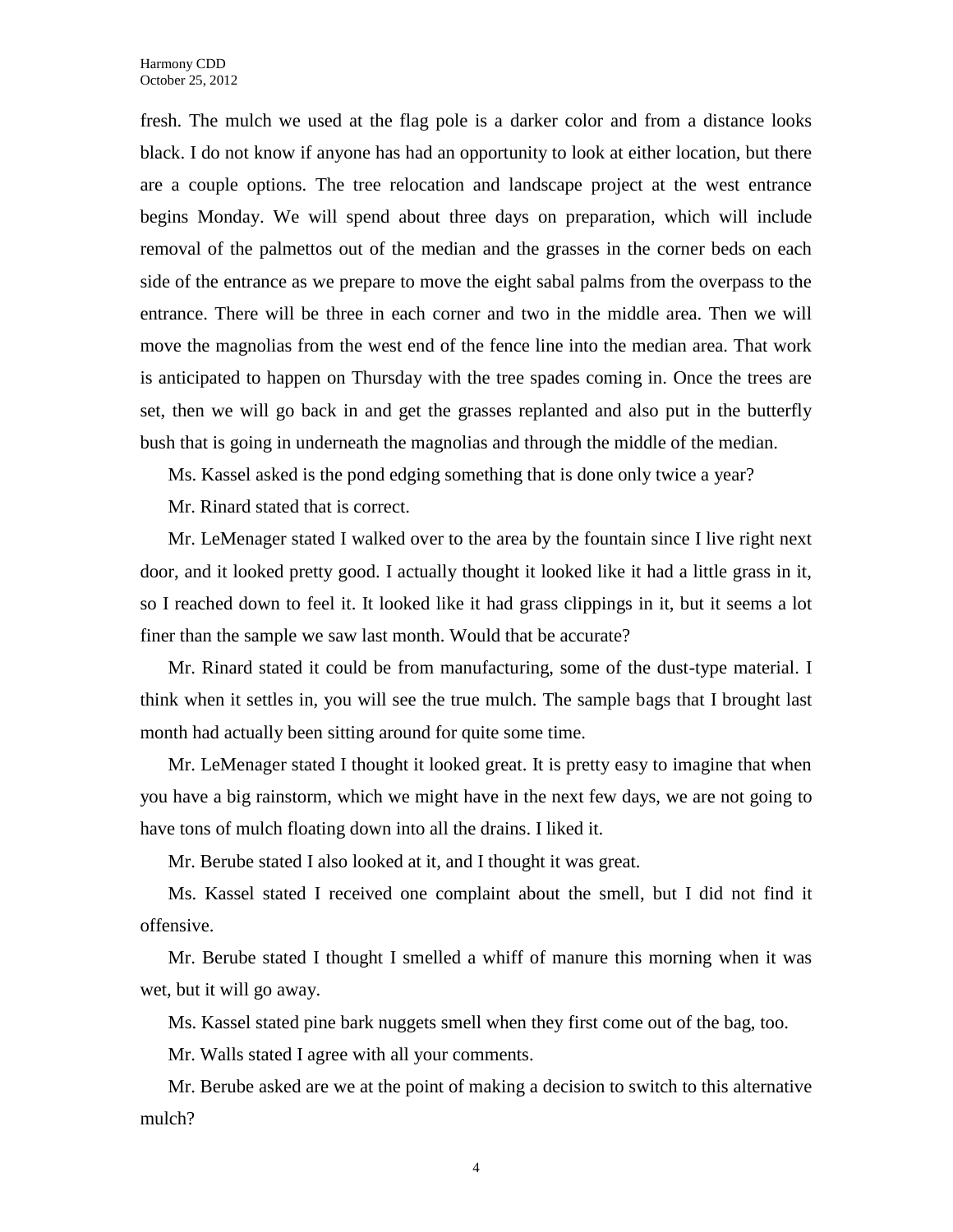Mr. LeMenager stated we need to amend the contract because the contract specifies the kind of mulch.

Mr. Qualls stated the amended contract that has been executed calls for pine bark mulch or a recycled alternative, so you are fine to make that switch if you choose.

Mr. Berube stated there is still a color choice. Are we all in agreement that the brown we saw at the fountain is the choice?

Mr. Walls and Mr. LeMenager stated yes.

Ms. Kassel asked are we ready to make that decision?

Mr. Berube stated I think so. I believe Mr. Rinard probably wants to proceed with this.

> On MOTION by Mr. Walls, seconded by Mr. LeMenager, with all in favor, unanimous approval was given to authorize Davey Commercial Grounds Management to switch to the alternative recycled mulch in the brown color, as discussed.

# **iii. Proposal for Tree Trimming**

Mr. Evans stated we were handed a new proposal for tree trimming that replaces the one that was included in the agenda package.

Mr. Rinard stated that is correct. When I originally put this together, I handed this off to our utility group for bucket trucks in looking to them to complete this project. Timelines and deadlines being what they are, I did not properly vet this information. Mr. Haskett brought it to my attention so I reviewed it again. We are two separate divisions, and we have two separate pricing structures and business models. I came up with an alternate means of completing the project, expanding it for the scope, and also dropping the overall price. The new proposal is for 697 trees, which are from Town Square west, Cat Brier, Schoolhouse Road, Five Oaks Drive out to the west entrance, and Dark Sky. I believe that is historical from what you have done in the past for the area covered.

Mr. Evans asked what did we budget for this work?

Mr. Berube stated \$15,000. We have two line items for trees and trimming, \$15,000 and \$21,115, but I believe our anticipation was the same as what we paid last time, which was \$15,000. Two cycles back on the main roadways, we paid A Cut Above \$17,000 but that included some other ancillary work. The previous cycle, we paid Luke Brothers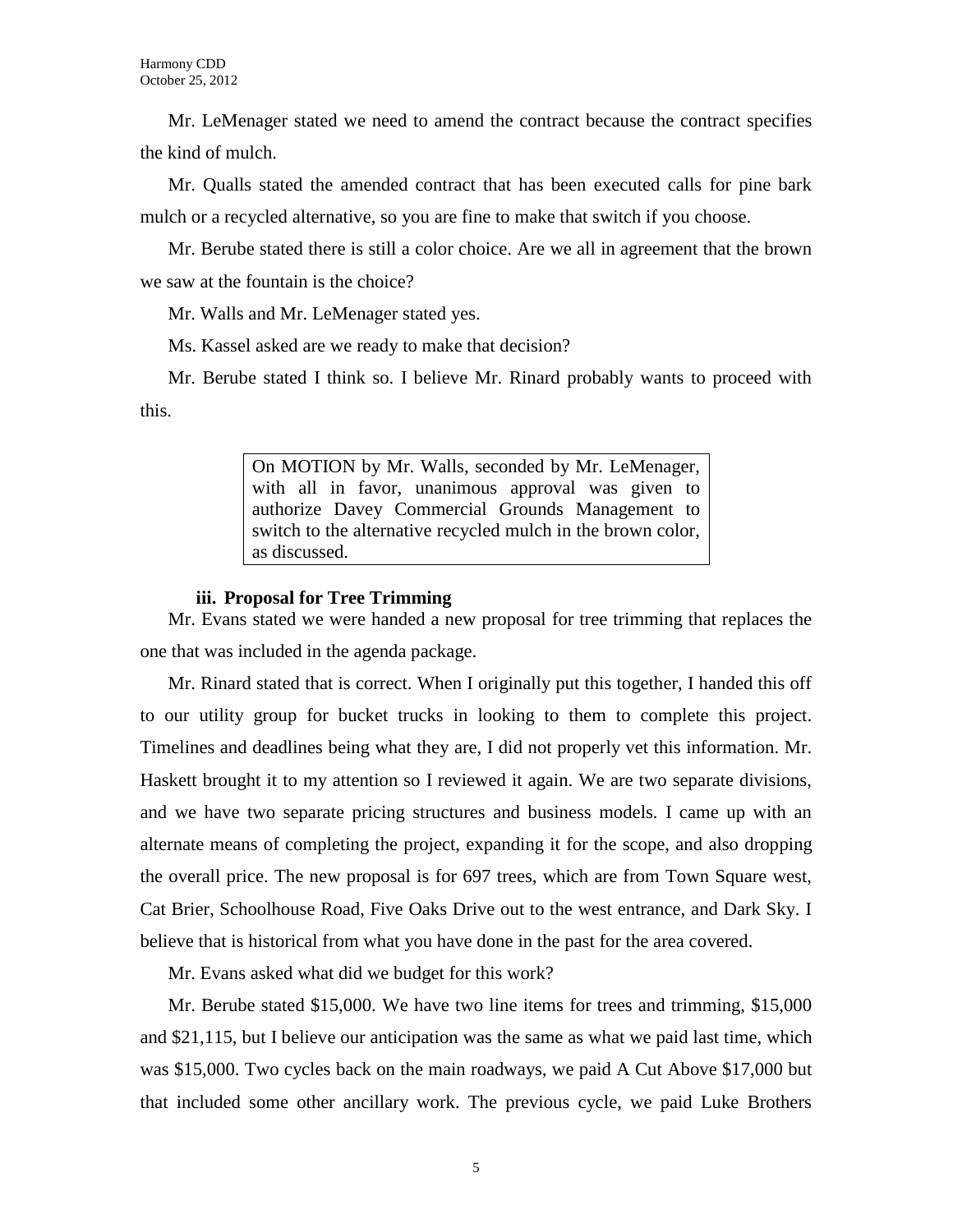\$15,000. We paid Luke Brothers \$15,000 both times, for the main boulevards and the interior roadways. It was the same dollar amount for both projects for Luke Brothers.

Mr. Walls stated that is correct.

Mr. Berube stated our anticipation for this year's budget was \$15,000. However, in that line item, we have a dollar amount of \$21,115 because we included a couple other tree trimming projects into that line item. The money is in the budget should we decide to approve this. We are getting into this cycle of doing tree pruning every other year. I am not sure that is not too often.

Mr. Rinard stated what you want to do at this early stage of the trees is to be sure you are getting the structure that you need as they grow out and start to mature so that you do not run into problems in the future. That might end up costing you more in the future. For the most part, the trees right now are not in bad shape. As we look at them and evaluate them, you have trees that will have minimal work done, while others require a little more work. You will have to touch each and every tree. Two years in the future, the trees will be bigger, they will have more area, and they will be a little more difficult to get into where you need to make the proper cuts. In general, costs are up from two years ago. From this point, you could probably stretch it out, but you do want to make sure that you are setting a precedent.

Mr. Berube stated Davey is new on this project, and we pay for an elevation of trees up to 10 feet. In my observation, that has not occurred yet to any of the trees.

Mr. Rinard stated we are not entirely through the property.

Mr. LeMenager asked is this too early? Is that something that should be done in the spring when all the shoots come up?

Mr. Berube stated many of the trees have branches hanging pretty low right now. We are paying for the elevation up to 10 feet throughout the year, and it is not a one-time annual project. It occurs year round to keep them all trimmed up to 10 feet. They have not had their first pass at elevating up to 10 feet, and some of them have been ignored for a long period of time. I see a cross over between these two projects. I think they ought to be elevated up to 10 feet first and see how they look, and then we can make a decision if we want to go with the heavier pruning. I realize timewise, it probably will not happen during this winter, leaves-off-the-trees cycle. I am fine with skipping a year on this major pruning.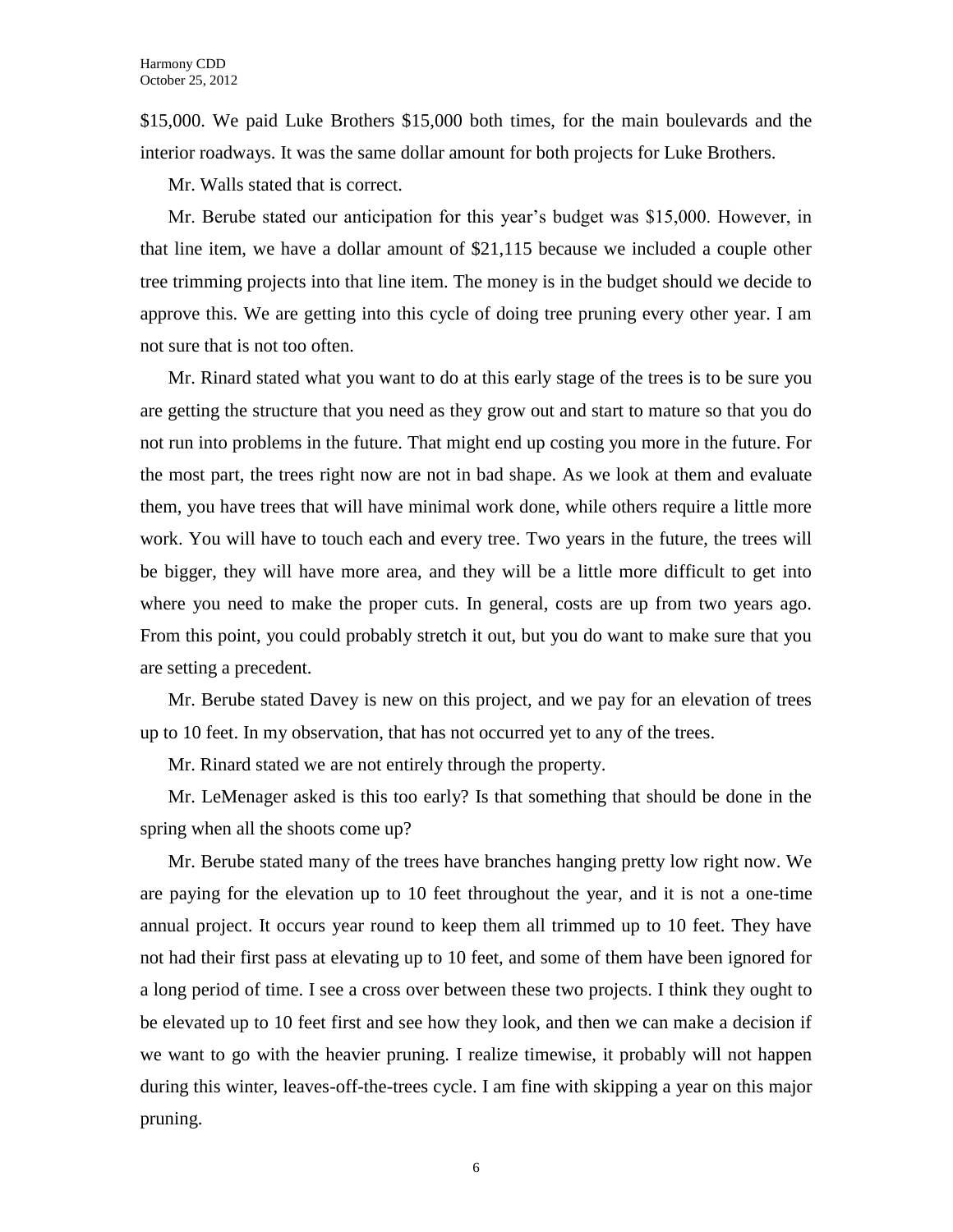Mr. LeMenager stated my concern and what I would like to see changed in the proposal is on Schoolhouse Road, Cat Brier, and Five Oaks Drive, where we have a significant number of trees that are now starting to touch houses. We really do need to address that, and it is not something we should put off for a long period of time. I would like to see that addressed. In terms of the overall work, my understanding of the 10-foot elevation had nothing to do with high branches that might start to be coming down. The 10-foot elevation is what you do on the trunk to make sure you take care of all the shoots. To the extent there is a branch that is 20 feet in the air that might start hanging below 10 feet, that is not my understanding of the 10 feet.

Mr. Rinard stated for elevations, as we get farther into the wintertime and as things slow down from the trimming standpoint, we have already tagged and identified some trees that we think are probably the worst-case scenario right now, or more of an immediate and priority need. Then we will focus on the elevation side. Not every tree will need to be able to go up to 10 feet, just because of proportion. We do not want to throw things out of scale. I am fine with this either way. I understand where you are coming from. If we go through and do the canopy work first, then we can relook at it and reconsider, if that is the Board's desire. It is entirely up to you.

Mr. Walls asked what is the optimal time of year to do this work?

Mr. Rinard stated now and the early part of the year, when the trees are basically dormant.

Mr. Walls stated so before we hit the spring.

Mr. Rinard stated that is correct, but it can be done at any time throughout the year.

Mr. Evans stated he is also trying coordinate his workload.

Mr. Walls stated I understand that.

Mr. Berube stated to clarify, if I am standing on a sidewalk, there should be nothing obstructing that sidewalk from a tree up to 10 feet. Is that what the 10-foot elevation means?

Mr. Rinard stated yes and no. If it is a 14-foot or a 16-foot tree, you do not want to trim it up to 10 feet because you will throw it out of proportion and you are taking too much off the canopy.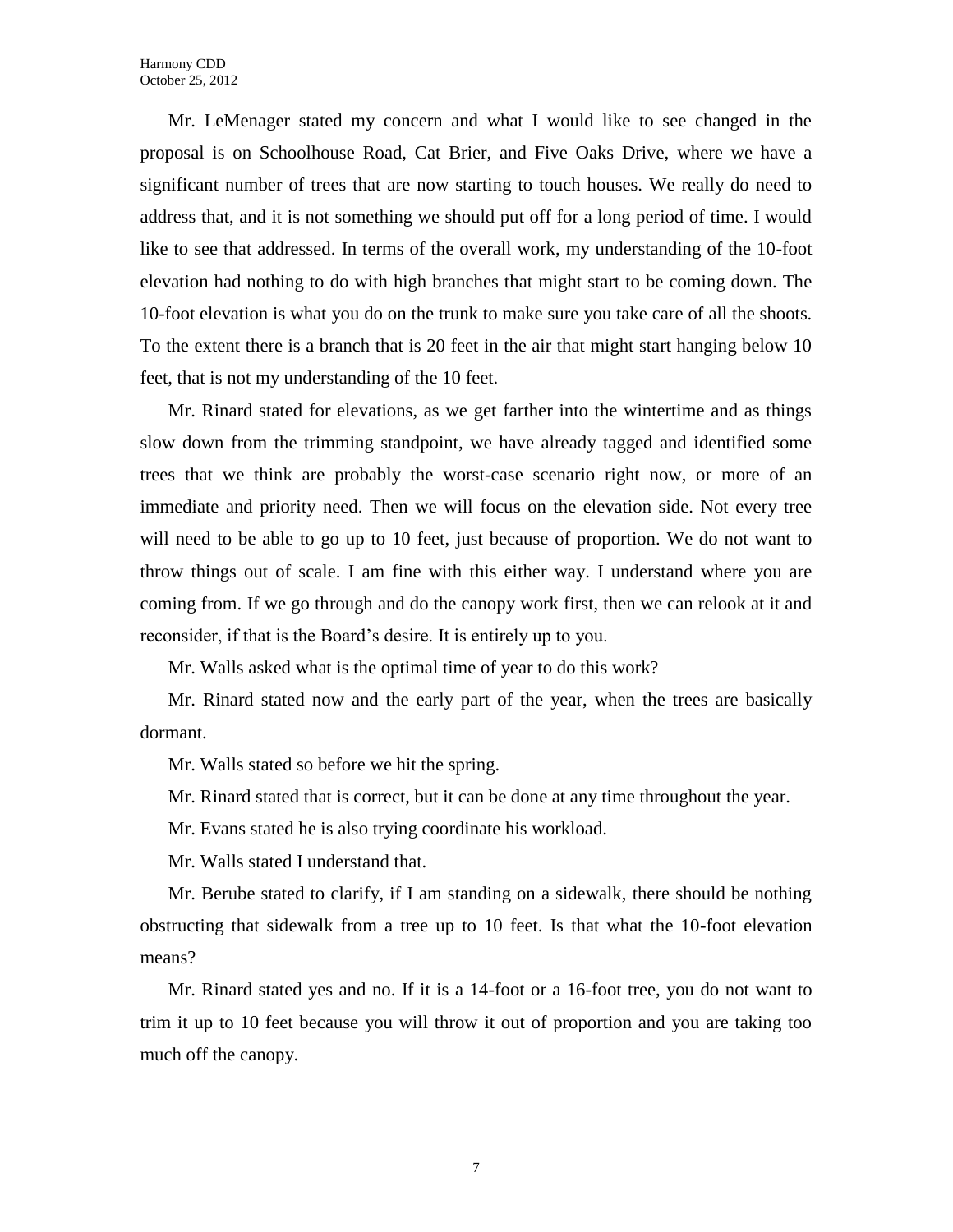Mr. Berube stated presume it is a tree that is 25 feet tall, which some of them are. If I am walking down the sidewalk or riding my bicycle and I put my hand above my head, that is 9 or 10 feet.

Mr. Rinard stated that is too low.

Mr. Berube asked am I correct in understanding that the tree should not be touching my hand?

Mr. Rinard stated yes.

Mr. Berube stated it is an assumption that we have a 10-foot clear air space along the sidewalks.

Mr. Rinard stated that is our understanding.

Mr. Berube stated that is my presumption. I would like to skip a year, but that is my opinion.

Mr. Walls stated I am fine with this cycle that we have with the two sectors and we do one every other year. Going down our street, once you get to the two-year point, the trees get pretty gnarly and then people start trying to trim the trees themselves and it becomes a mess. I think it is good to keep them cleaned up every two years. I do not know if we want to go beyond that because then the trees will start to look a little unruly.

Mr. Berube stated Mr. LeMenager brought up an important issue, also, if trees are touching houses.

Ms. Kassel asked would that be addressed?

Mr. Rinard stated yes, that would be part of the work activity.

Ms. Kassel stated that is not shown on the proposal.

Mr. LeMenager stated I would like to have that language in there specifically.

Mr. Rinard stated I can add that.

Mr. Haskett stated we can also add a map of all the tree locations.

Mr. Berube asked will this work be done by the crew that is on site?

Mr. Rinard stated no, it will be staff from my office but not the on-site crews here.

Mr. Berube asked will you have oversight with them especially concerning trees touching the houses? This came up last time, and I do not think we really addressed it. I agree that we should not have trees touching houses.

Mr. LeMenager stated in other words, I need to get out on a ladder to take care of my trees.

8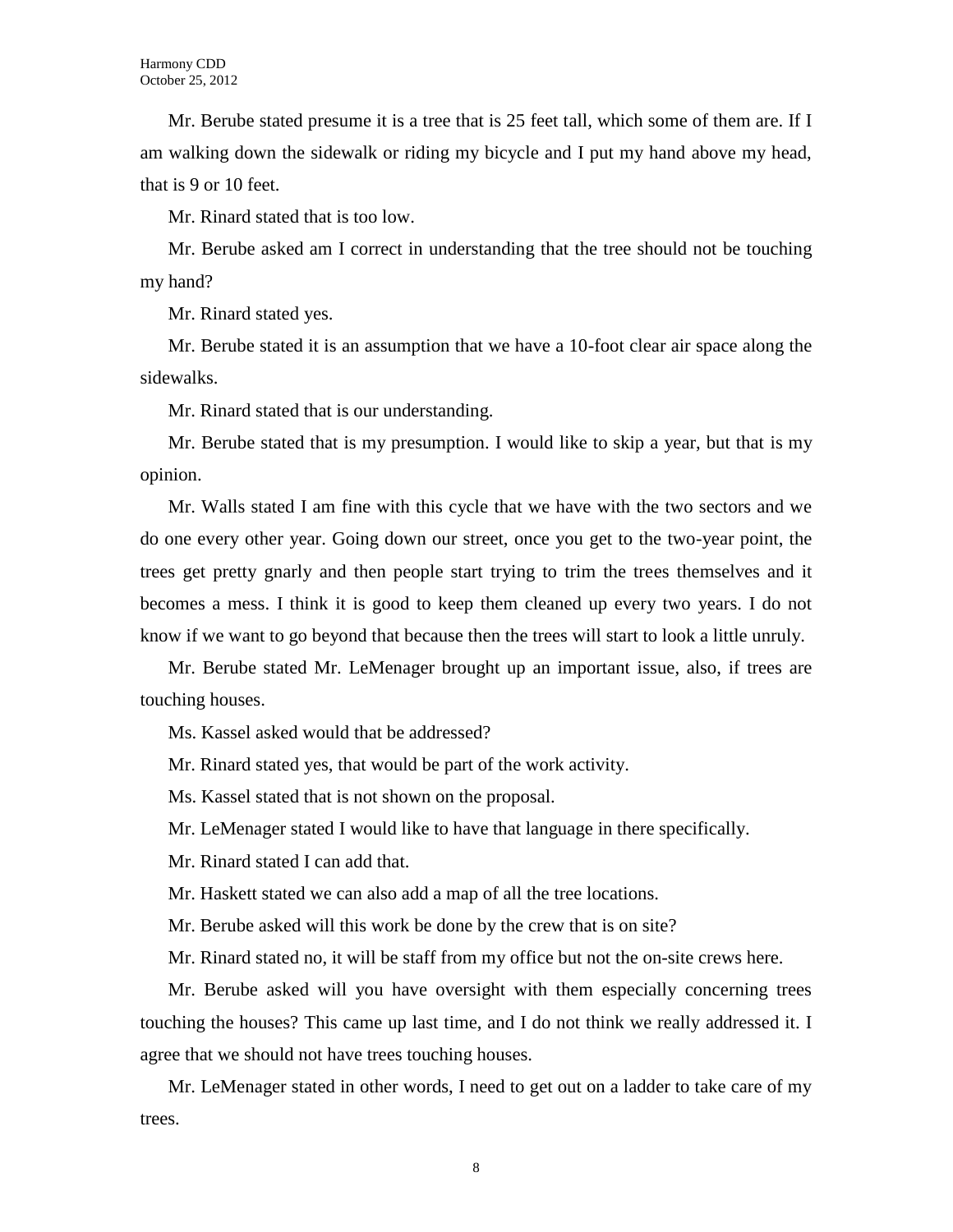Mr. Berube stated I understand that, but if we are going to trim trees, we need to make clear space all the way around them. I would think any home owner would appreciate that.

Ms. Kassel asked can we alter the proposal to mention trees touching houses? It mentions obstructing, but that does not mean the same thing.

Mr. Rinard stated yes.

Ms. Kassel asked when we have had the trees trimmed previously on the main roads, we did not go all the way down Five Oaks Drive?

Mr. Haskett stated no, we typically stop by the Swim Club. Those trees were planted much smaller and they do not have the same issues as the larger live oaks.

Mr. Berube stated that is probably still the case.

Mr. Haskett stated yes, most likely we would include them in next year's cycle.

Mr. Berube stated to clarify, 697 trees are listed. Does that include all the trees in the service area, or just along the streets?

Ms. Kassel stated it is only along the boulevards.

Mr. Berube stated there are trees that are off the streets in the dog parks and other areas.

Mr. Rinard stated that is correct, and those are not included in this count.

On MOTION by Ms. Kassel, seconded by Mr. LeMenager, with all in favor, unanimous approval was given to the proposal dated October 23, 2012, from Davey Commercial Grounds Management for tree trimming in the amount of \$18,540, with the clarification that it includes trees that are impacting structures, as discussed.

Mr. Berube stated this proposal was a 25% reduction from the one included in the agenda package.

Ms. Kassel stated actually the per-tree price was reduced 50%.

Mr. LeMenager stated I believe what he said earlier was the two divisions do things on a different cost basis.

Mr. Rinard stated that is exactly right. We will take one of our personnel with a lift. Basically we are not bringing in the big bucket trucks, which have a different pricing structure.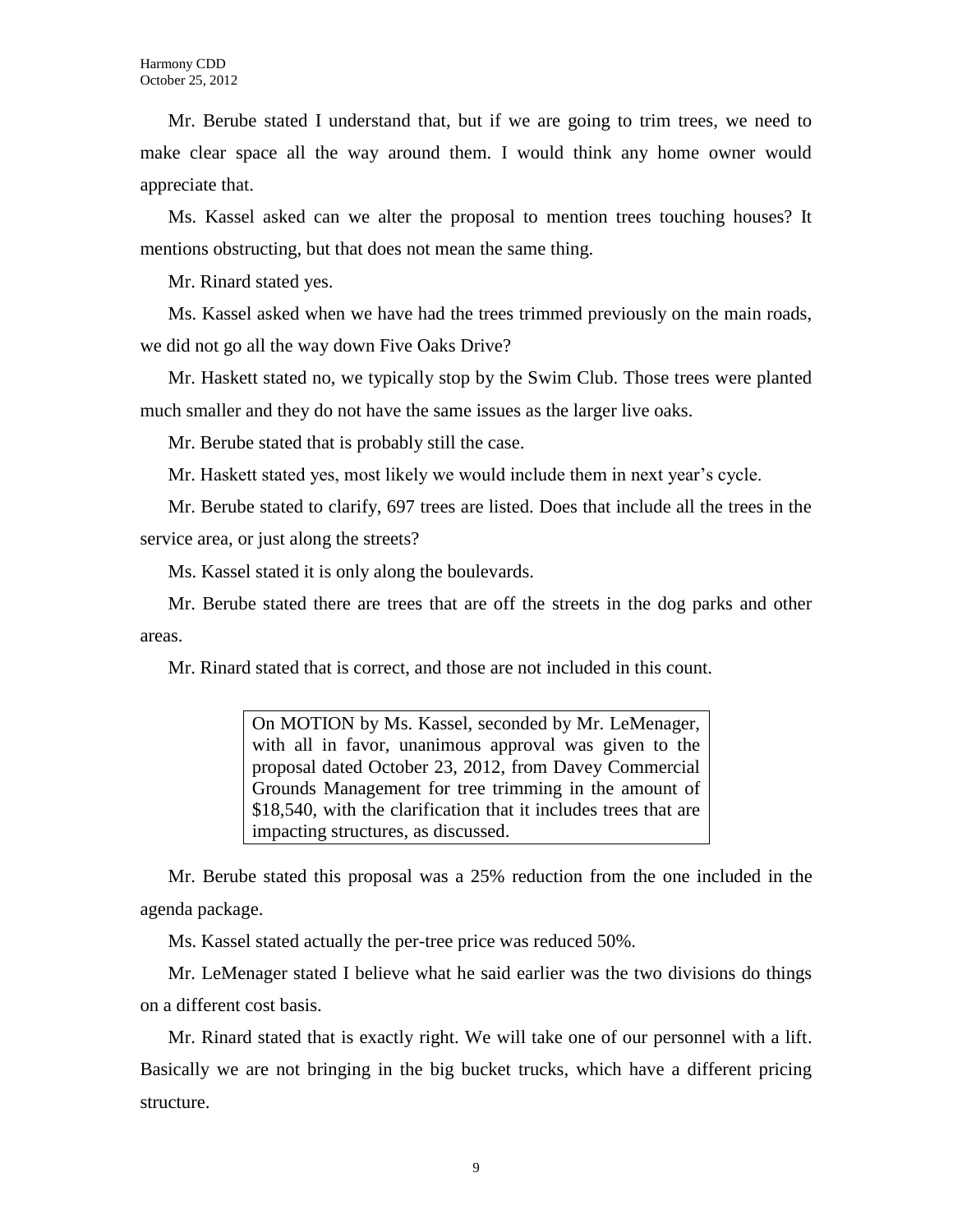## **iv. Proposal for Roundabout Improvements**

Mr. LeMenager asked who initiated this proposal? Was that something Davey came up with, or was it something someone else suggested?

Mr. Haskett stated a couple meetings ago, I mentioned doing some modifications to the roundabouts at Schoolhouse and Cat Brier because they are looking rather ratty.

Mr. Evans asked is this proposal what came out of your conversations with Davey?

Mr. Rinard stated the concept and design are basically mine. The idea is to continue the use of Florida-friendly landscape to reduce some of the sod areas, especially in a turnabout area. When we first came on property, that first turn-about had a fair amount of insect damage. I presume that had been a long-term problem. The thought was, do we really need turf in that location. While I am not a landscape architect, I do dabble in the design side. The general idea is to bring in some of the material that is being used farther down the road on the tip of Pond Pine where there is perennial peanut. We wanted to use some of that to bring in color to catch your eye. The center plantings will have crinum and butterfly bushes and will be specimen-type planting and where you will draw your main color from. The crinums will be spaced out a little farther than normal spacing to set them off a little. We will use Queen Emma's purple crinum, which have a purple leaf instead of the green leaf on the regular crinums. They will stand a little taller and provide more of a specimen-type look. The butterfly bush will tie in some of the existing material from the west entrance and moving into this area. In between will be flax lily and society garlic to play off some contrasts and compliments in the colors of the blooms. It is a large area. I had to recheck my numbers because of the spacing we were dealing with, but it is about 78 feet across in diameter, which is a pretty large area. The existing sod is making a comeback. The chinch bug problem has been controlled and the sod is recovering. There was a large area of society garlic in a portion of that area now which had been taken over primarily by torpedo grass. That has been cleared out and taken care of, and you have some remnants of the society garlic there now. It is where I went as far as the design.

Mr. Berube asked does this presume no sod on the entire circle?

Mr. Rinard stated that is correct.

Mr. Berube asked the groundcover will be the new brown recycled material?

Mr. Rinard stated that is correct.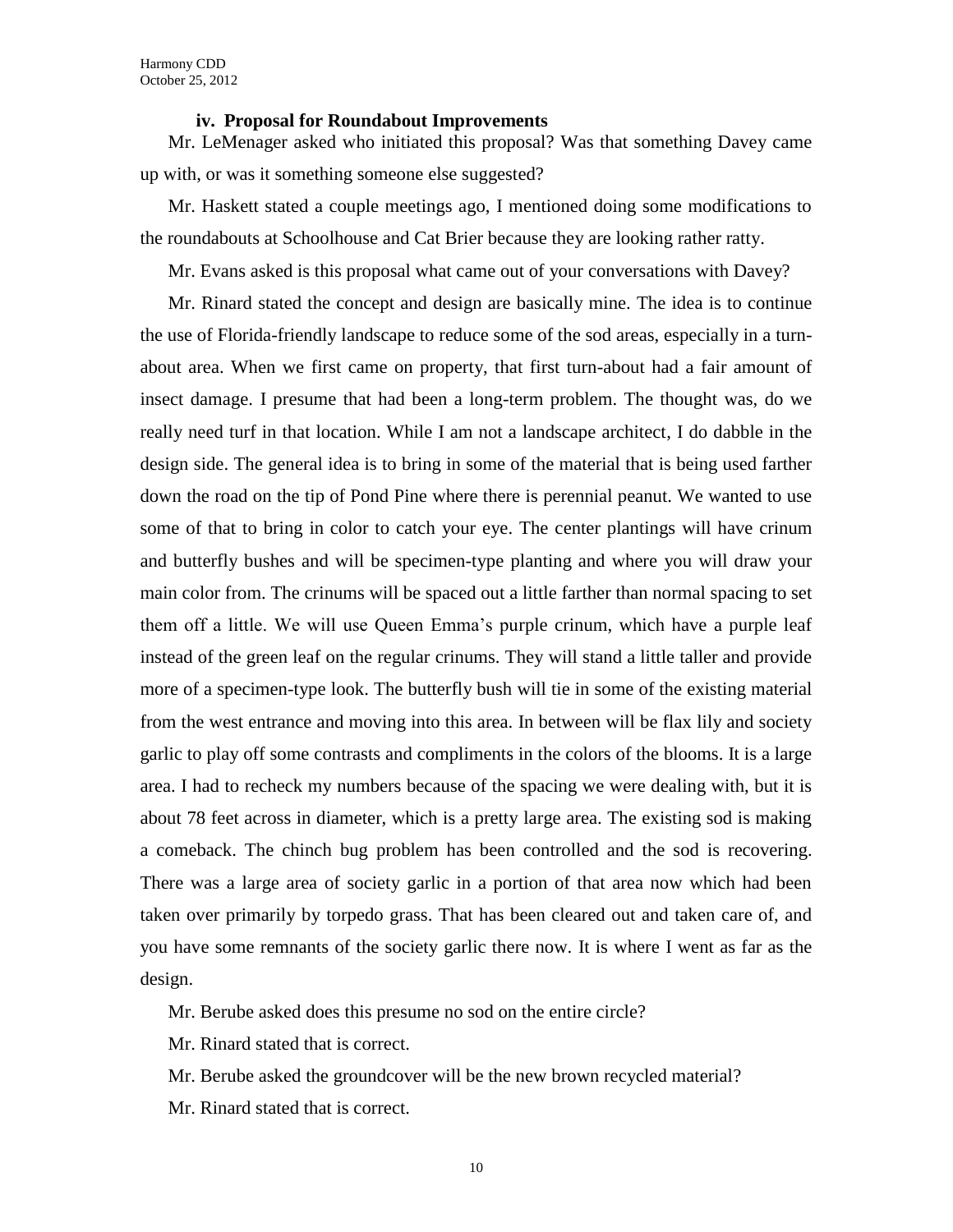Mr. Berube stated I presume we will have to make some irrigation adjustments when this is complete.

Mr. Rinard stated there may be some modifications needed. I am not familiar with the type of irrigation, whether they are sprayers or rotors in that area.

Mr. Haskett stated they all spray in that area.

Mr. Rinard stated then we may not have to do a whole lot for irrigation.

Mr. Berube stated if we approve this, then you will get with our irrigation technician and provide some serious guidance on irrigation needs.

Mr. Rinard stated yes, we will inform him.

Mr. Berube stated these are all perennials. That means we will not deal with seasonal changes with these plants?

Mr. Rinard stated that is correct.

Mr. Berube asked presuming proper maintenance is performed by Davey, how long should they last? Years and years?

Mr. Rinard stated yes.

Mr. Berube stated we have been using pine straw under all the pine trees. Have you contemplated making a change from pine straw to the recycled mulch under the pine trees?

Mr. Haskett stated the pine straw is all natural; it is from the pines. Otherwise, if you put any type of mulch down, it will just get covered up with pine needles.

Mr. Berube stated I had not really paid attention and did not know if that was done as part of the mulch or not. I like it.

Mr. LeMenager stated we have reduced the budget substantially, and this is an \$8,000 enhancement that might be nice to do. I am not a gardener, but I am married to someone who has been gardener of the month twice, so I asked her opinion of this proposal. Her comment was that we are going to destroy perfectly good bushes that are already there. Her number one aesthetic concern was that we are going to create a formal or semiformal location in what is supposed to be more of a natural-looking town. This is quite a formal set up. If you compare the other two roundabouts to this one, it will be quite a significant difference from what we have for a natural look in the other two roundabouts. I am not sure we want to be as formal as this. More importantly, we reduced the budget. Because of the way the debt service worked out, we reduced it significantly, about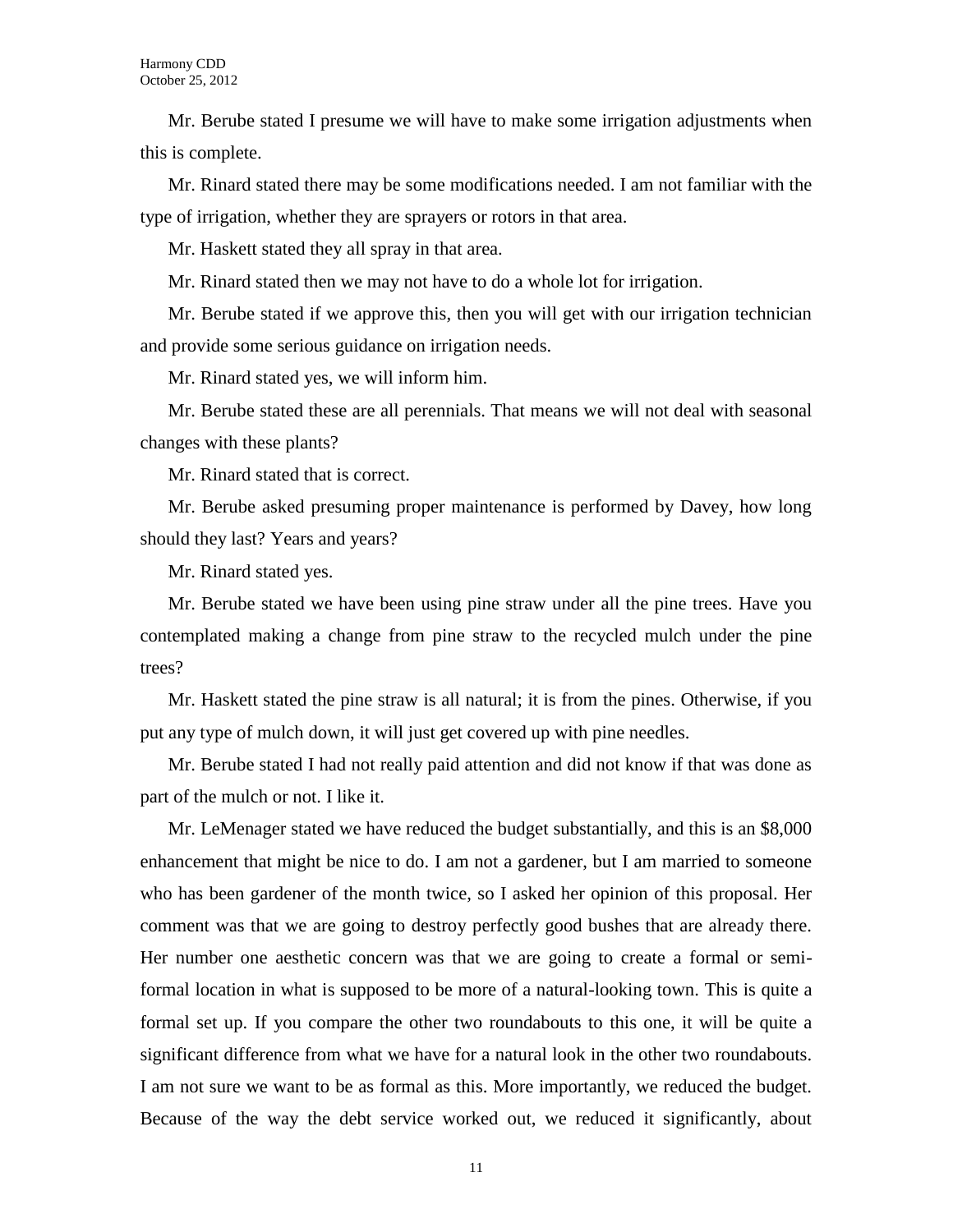\$60,000. We only added about \$87,000 to fund balance last year, which means we have \$27,000 extra since we did not add anything to reserves. This is one-third of all the extra money we have for the year. Do we really want to spend one-third of all the extra money we have for the next 12 months for this roundabout? I am not sure we want to be spending our money that way.

Mr. Berube stated I agree with you that it is not cheap and it will look fairly nice. However, when you look at that entire area, with the developer's cooperation, at the far end of that park that this will face, we are spending a significant amount of money on a big upgrade. We have upgraded the playground there with the canopies and shade structure and other items. The development company has spent a significant amount of money addressing upgrades to Oak Glen Trail going into the Estates with stone uprights. They have upgraded the Enrichment Center. The whole area is coming up. I presume with Davey's assistance with the sod at the Lakeshore Park entrance that looks ratty, that will also be upgraded. I think this makes a nice statement. Remember that some of the most expensive houses that may be built here will be constructed down the street from this roundabout at the Estates. This is all about selling houses. I think this makes a nice statement. There are two new fountains in that area. Think about the overall effect. To Mr. LeMenager's point, this roundabout looks natural, but in reality when you look at it, it looks ratty. I think this is a nice upgrade in the right place. Yes, it is a lot of money.

Mr. Walls stated I tend to agree with Mr. Berube. The look of the roundabout right now is not nice. As Mr. Berube said, we want people to build houses behind it, and we want people to drive back there and look at that area. We want to make the lake and the walkway look nice and make them a focal point. I think we want to make this one look nicer than some of the other roundabouts because it will be the gathering area at the park and where people go to hang out, as well as build their houses on the back side. I like the idea that we are sprucing it up and making it look nice, that we are putting some thought into it. I think this is a pretty well-thought out proposal.

Mr. Berube stated perhaps Mr. LeMenager can look at this from a realtor perspective instead of a taxpayer perspective.

Mr. LeMenager stated I would be happy to do so. What sells is a first impression, which are the first two roundabouts. The last roundabout is not going to sell anything extra in the back. The concern expressed by my wife is that this is much too formal for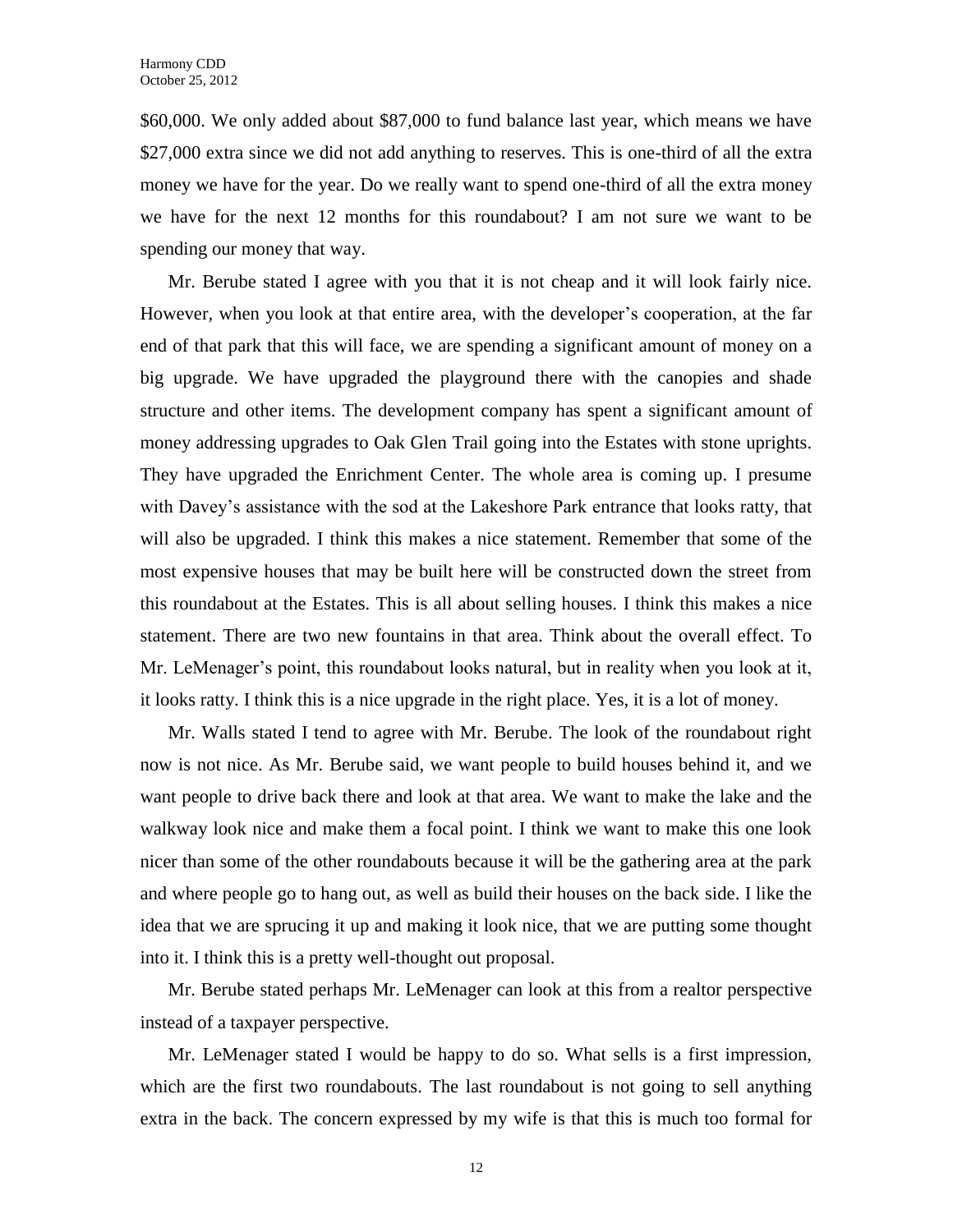what Harmony is supposed to be all about. My other concern is that this is our first meeting of the new fiscal year, and you want to spend \$8,000 right away. This is a great idea, but where is the fiscal responsibility?

Mr. Berube stated we are supposed to be developing, maintaining and improving the infrastructure. I am not suggesting that we throw money away, but I do not see this as throwing money away. This is improving the community where we live and where we want other people to buy houses. When you talk to people who moved here, they will tell you the reason they bought in here was because of the way it looked; it had the right feel. They sensed things were nice.

Ms. Kassel asked what is the square footage of this area? I am surprised that it is over 1,200 plants. That is a lot of plants.

Mr. Rinard stated part of that is the size of the plants, which are one-gallon plants versus three-gallon plants or something larger, as well as spacing. We can change the spacing, which will make some changes to the overall cost.

Mr. Evans stated I am sure there will be a grow-in period.

Mr. Rinard stated that is correct.

Ms. Kassel stated I share Mr. LeMenager's concerns that we have a limited margin this year and that we are spending a substantial portion of it at the beginning of the year. At the same time, I think it is time to spruce up that area. I wonder if it is possible to address Mr. Berube's point that it is not wasting money. I have not had time to take a look at this closely to see what the situation is in that location, to see what kind of plant material looks good and what kind does not look good. I do not know if there is anything there that is usable and salvageable that might reduce the cost. I would request that we come back with a new proposal.

Mr. LeMenager stated if this was a proposal for a couple thousand dollars to spruce up the roundabout, I will support it. But this is not; this is \$8,000. The area is 4,700 square feet, which will cost about \$2.00 per square foot to spruce up a roundabout. That is a lot of money.

Mr. Berube asked where would we fund this from the budget, and how much is our budget line item for this year?

Ms. Kassel stated I would guess it would come from the \$10,000 in Miscellaneous Services in the landscaping category.

13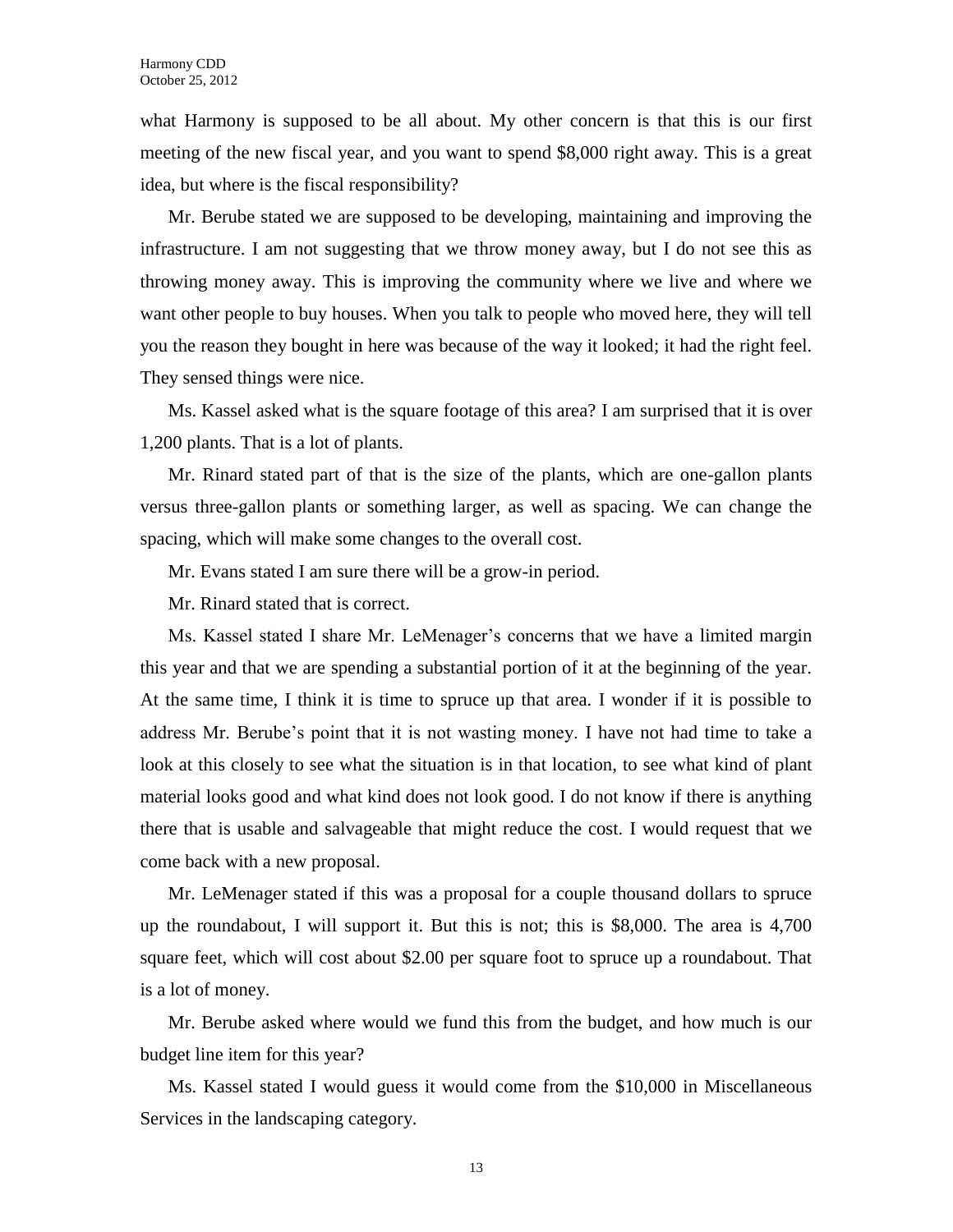Mr. Walls stated it is \$23,000 this year.

Ms. Kassel stated I was looking at last year's budget.

Mr. Berube asked did we make note of any specific projects included in that dollar amount? I think we anticipated doing some improvements, which is why we increased it from \$10,000 from last year.

Mr. Walls stated nothing is noted in the description.

Mr. Berube stated we specifically included extra money for enhancements like this.

Mr. Walls stated that line item is for miscellaneous enhancements.

Mr. Evans stated to Mr. LeMenager's point about \$2.00 per square foot, sod will cost over \$1.00 per square foot if you did nothing but sod. For the price, it seems to be very reasonable for the coverage area. You are not going in with a halfway attitude where you need to let it grow in before you really get the impact. If you are going to plant it to create a focal point, you want the impact as soon as it is complete.

Mr. Berube stated this will look good as soon as it is done.

Mr. Evans stated as opposed to enhancing an area in a more distant location that would not be a focal point, so you would have more time for it to grow in.

Mr. Moyer stated the narrative for Miscellaneous Services indicates it is for unscheduled or one-time landscape maintenance expenses for other areas within the District that are not listed in any other budget category in the amount of \$23,000.

Mr. Berube stated I am pretty sure we discussed doing things like this.

Mr. LeMenager stated if we are going to discuss how it looks, that particular area of town will always be totally overshadowed by the bed and breakfast that is currently covered with a million Christmas lights.

Mr. Berube stated that is a separate issue, not for this Board.

Mr. LeMenager stated I do not disagree, but if you talk about people driving in and forming impressions, let us be real about what their impression is going to be.

Ms. Kassel stated I was looking at last year's budget of \$10,000, and now knowing that we have \$23,000 in the budget specifically set aside for landscape improvements, which I presume this qualifies, we would only be spending one-third of something that is already contemplated in the budget. I have less of a problem doing this.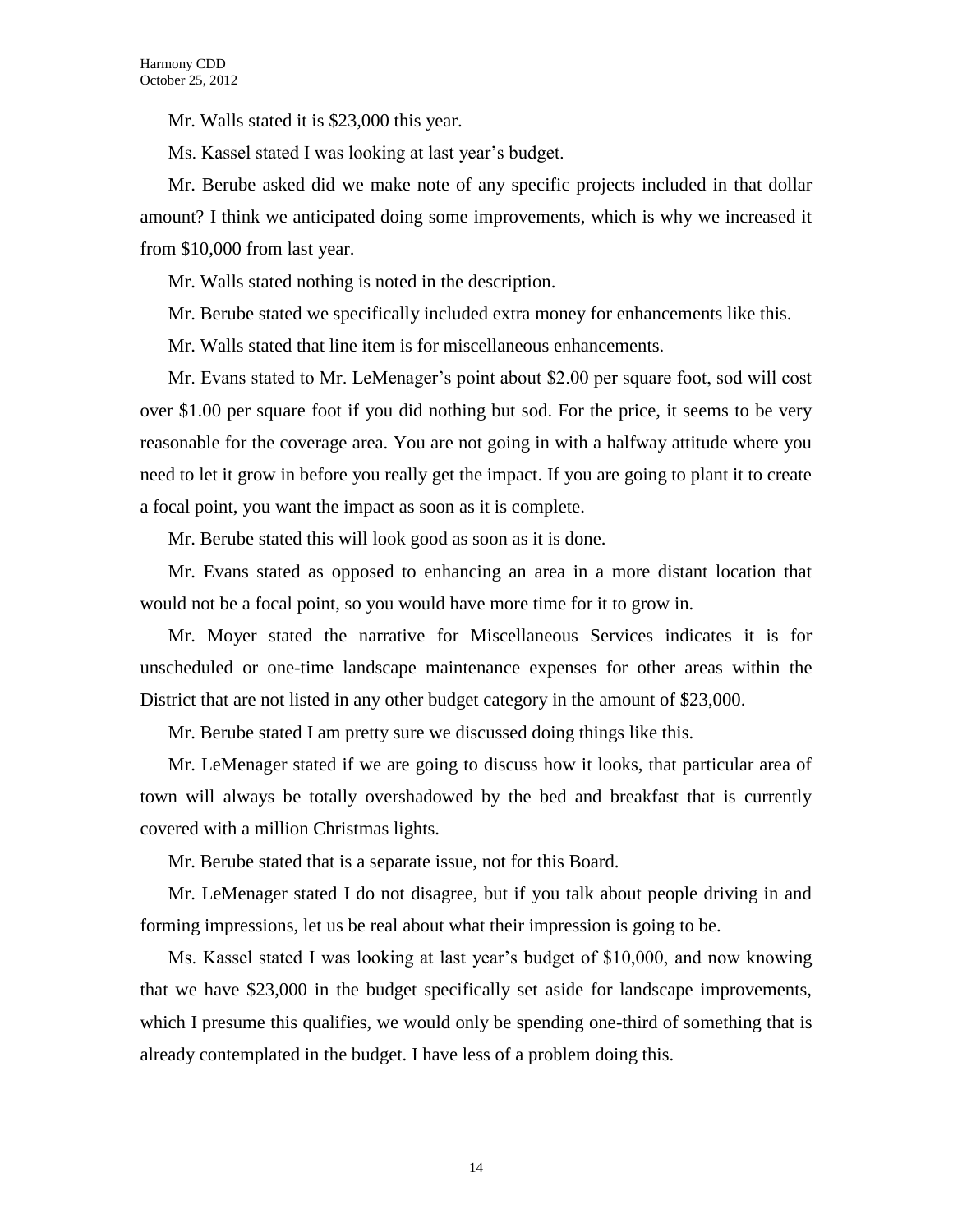On MOTION by Mr. Berube, seconded by Mr. Walls, with all in favor except Mr. LeMenager, approval was given to proposal dated October 9, 2012, from Davey Commercial Grounds Management for roundabout improvements in the amount of \$7,947.87, as discussed.

A Resident stated I am concerned about maintenance in the Ashley Park condominiums. What time do the crews start mowing? One of my neighbors commented to me that it is cooler now but at 7:15 a.m., they are mowing the grass in that area parallel to U.S. 192. There are also some fallen trees and shrubs that need attention.

Mr. Evans stated Mr. Rinard is the person with whom you can discuss that matter.

# **C. Dockmaster/Field Manager**

# **i. Maintenance and Field Activities Report**

Mr. Haskett reviewed the monthly field activities report as contained in the agenda package and is available for public review in the District Office during normal business hours.

Mr. Haskett stated we had a couple incidents, one on October 16 right after I submitted this report where a car ran over one of our oak trees. It was an eight-inch caliper tree, so it is a substantial tree. I emailed the information to Mr. Moyer and Ms. Burgess, along with a police report, pictures, and a cost estimate of \$2,175 to repair the damage. Ms. Burgess contacted the vehicle owner last week and again this week.

Mr. Walls asked did you contact their insurance company?

Mr. Moyer stated no, we contacted the person who owns the vehicle directly. The car was being driven by someone other than someone within the immediate family who owned the car. They do not want us to file against the insurance company for this situation, so they requested a little time to handle repayment, which is fine. But it will be a little bit of time. We are not going to let this stretch out for months. If we do not hear something within the next week, then we will file against the insurance company.

Mr. Berube asked the sapling that is in the hole is not permanent?

Mr. Haskett stated no. Davey was there the next morning to get the tree cut down and removed. They removed the whole root ball, so it is ready for a new tree.

Mr. Haskett stated we had some issues with vandalism. I noted in the report that there were three doggie pots destroyed on Cat Brier, but that number increased to six. The one across from Mr. Berube's home ended up in Lakeshore Park. We have replaced those now and they were installed today.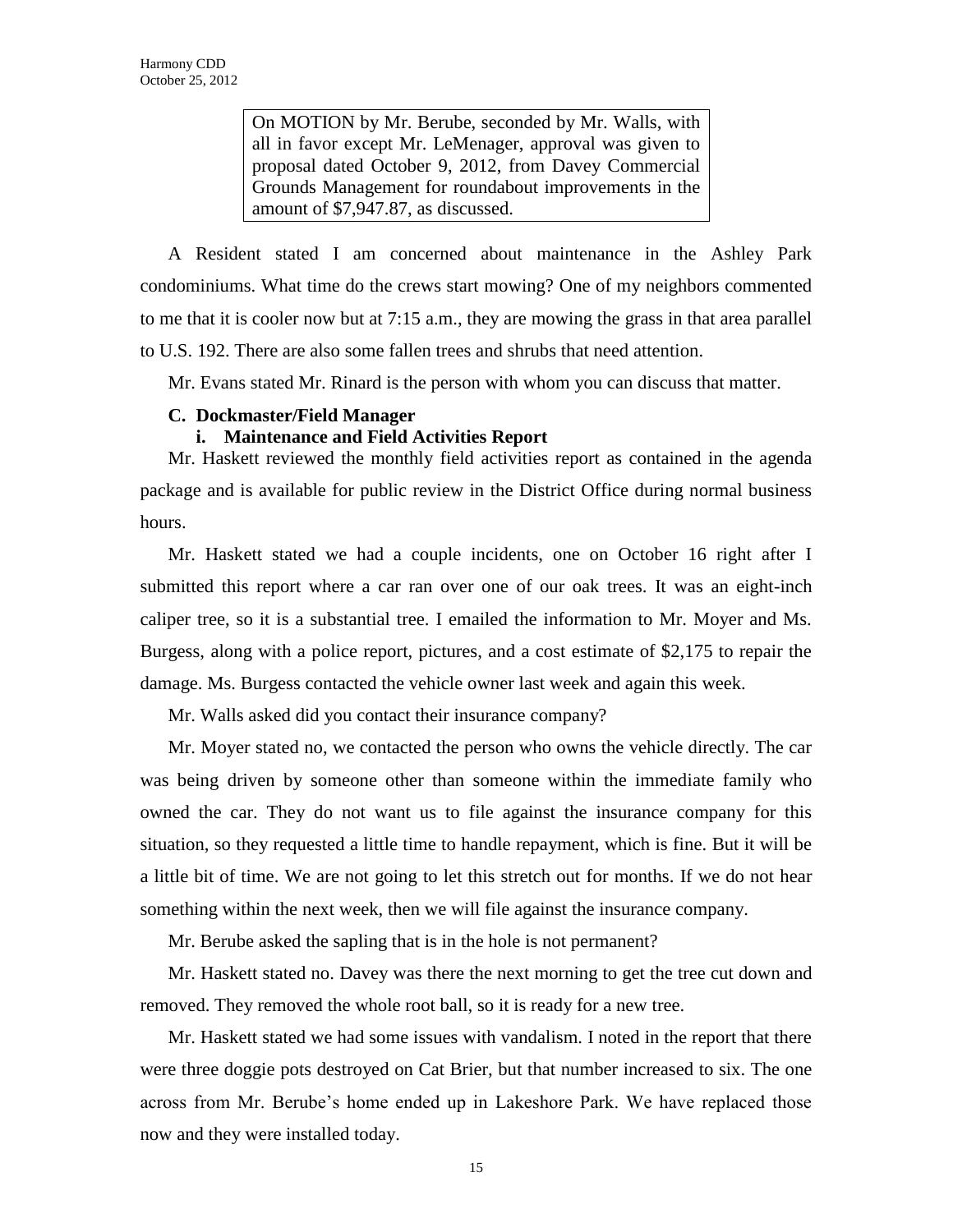Mr. Evans asked were they stolen or just destroyed?

Mr. Haskett stated they were beat up and thrown around, destroyed.

Mr. Berube asked the ones on Cat Brier, were they the plastic ones or the metal ones?

Mr. Haskett stated they were the plastic ones.

Mr. Berube stated the one by my house was metal, so it would have been ripped off.

Mr. Haskett stated that is correct; they took the whole thing.

Mr. Evans stated with regard to vandalism, a lot of it is done by kids. It is costing us a lot of money to repair vandalism damage. Does it make sense to offer a reward for the arrest and conviction of anyone doing any sort of vandalism to District property and promote that within the community media? It may be that some of the good kids know who is doing this, and we can at least raise the bar and let it be known that if you damage our property, someone may turn you in for a \$500 reward. Does that make sense to do?

Ms. Kassel asked does that fall within our authorization?

Mr. Berube stated I would think so, to operate the works of the District.

Mr. Walls stated it can be considered insurance.

Mr. Qualls stated it might also be considered security. I cannot answer Ms. Kassel's question at the moment, but I will look into it.

Mr. Berube stated I can pick out three likely suspects immediately. There is a limited number of kids who are out looking for trouble, and you can spot them pretty easily. I just do not know what to do about it.

Ms. Kassel stated proving it is another issue.

Mr. Evans stated now you are raising the bar because someone may report them destroying our property. There is an incentive for them to report it. Up until that point, there is no incentive. A reward of \$500 will get a lot of kids' attention. I do not know the answer, but I think we can at least take a proactive approach to try to do something to deter some of this reckless behavior.

Mr. Walls stated I like it. I see cameras everywhere, which is about the only option we have unless you catch them in the act.

Mr. Berube asked how do we spread the word?

Mr. Evans stated you can purchase trail cameras that are battery operated and will work in the dark without a flash. We could authorize the purchase of two or three of them. Like some of the No Fishing signs that are destroyed, we can mount the trail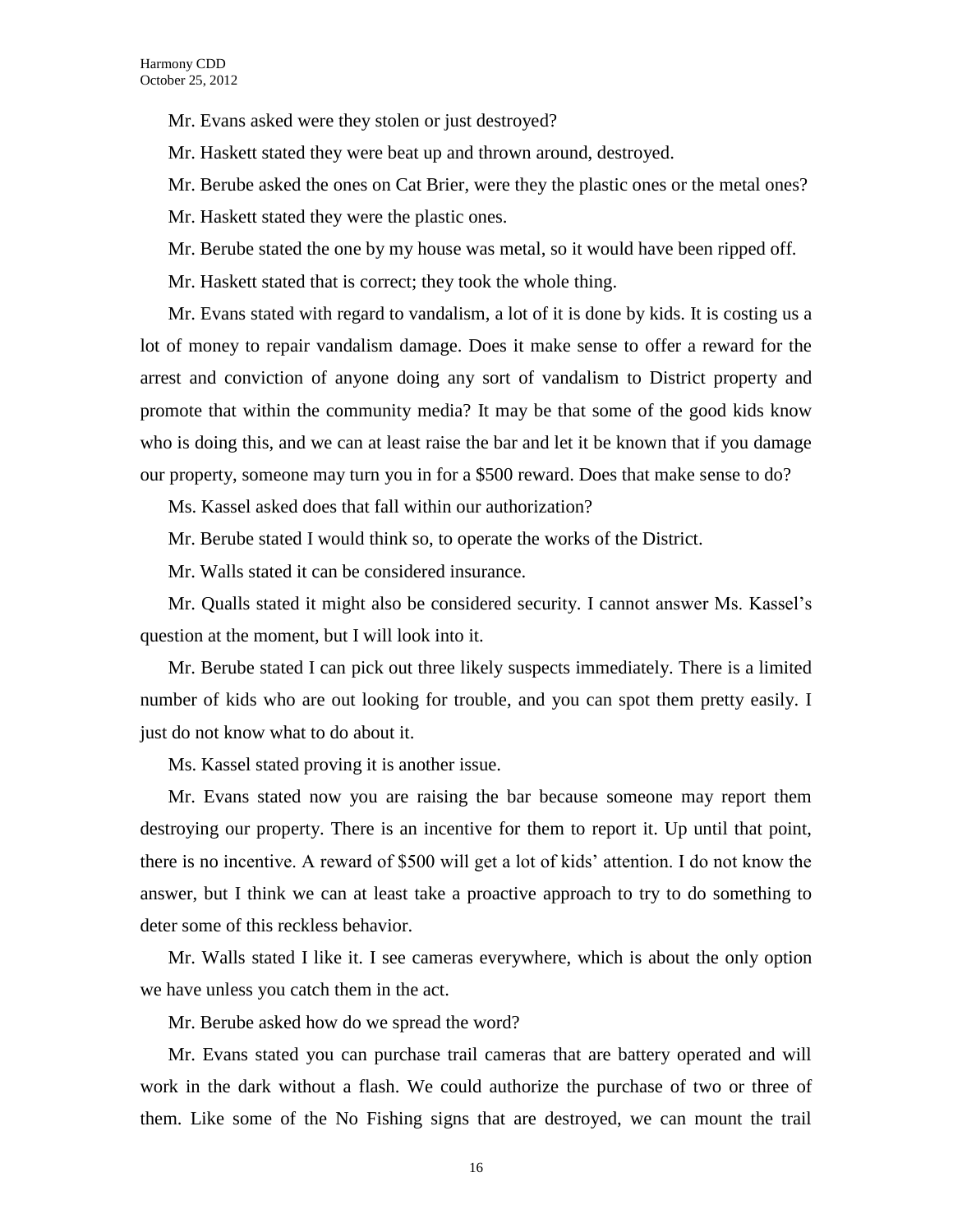cameras on a light pole or somewhere aimed at those signs. Any motion gets picked up. It is just a thought.

Mr. LeMenager stated you can also get fake cameras and put up signs that they are real.

Mr. Berube stated people will quickly figure out that they are not real.

Ms. Kassel stated it probably costs several hundred dollars for an outdoor batteryoperated camera.

Mr. Evans stated you can get them at Cabela's or Bass Pro Shop. There are different levels that you can purchase.

Mr. Berube asked how much are the doggie pots, \$275 each?

Mr. Haskett stated we went with the aluminum ones and eight of them cost \$2,788, about \$355 each.

Mr. Berube asked when was the last time you remember vandalism to the doggie pots?

Mr. Haskett stated it has been a while.

Ms. Kassel stated it is not just that. We are going to be putting in a nice facility around Long Pond with a lot of amenities, like pergolas and benches. Having a few cameras might be a deterrent to vandalism there.

Mr. Evans stated you can constantly move them, also. If the event occurs, you just download it. You can have it in video or still pictures. They will operate for six months on a set of batteries.

Mr. Haskett stated I have researched them a little, and Bass Pro Shop has some for \$100. I would like to purchase one or two to spread around the community. I would think that would be somewhat helpful.

Mr. Evans stated I recommend getting at least two of them and put them in the highactivity areas. At the same time, I would like to learn more about offering a reward.

Ms. Kassel asked how would we publicize it so the kids would know about it? If we put it in the Harmony Notes or other means, kids do not read those. Perhaps we could put signs on bulletin boards.

Mr. Evans stated I think word would spread really fast if we started this program. Parents are going to tell their kids and ask if they know anything about it. The parents are the ones who have to pay for the replacement.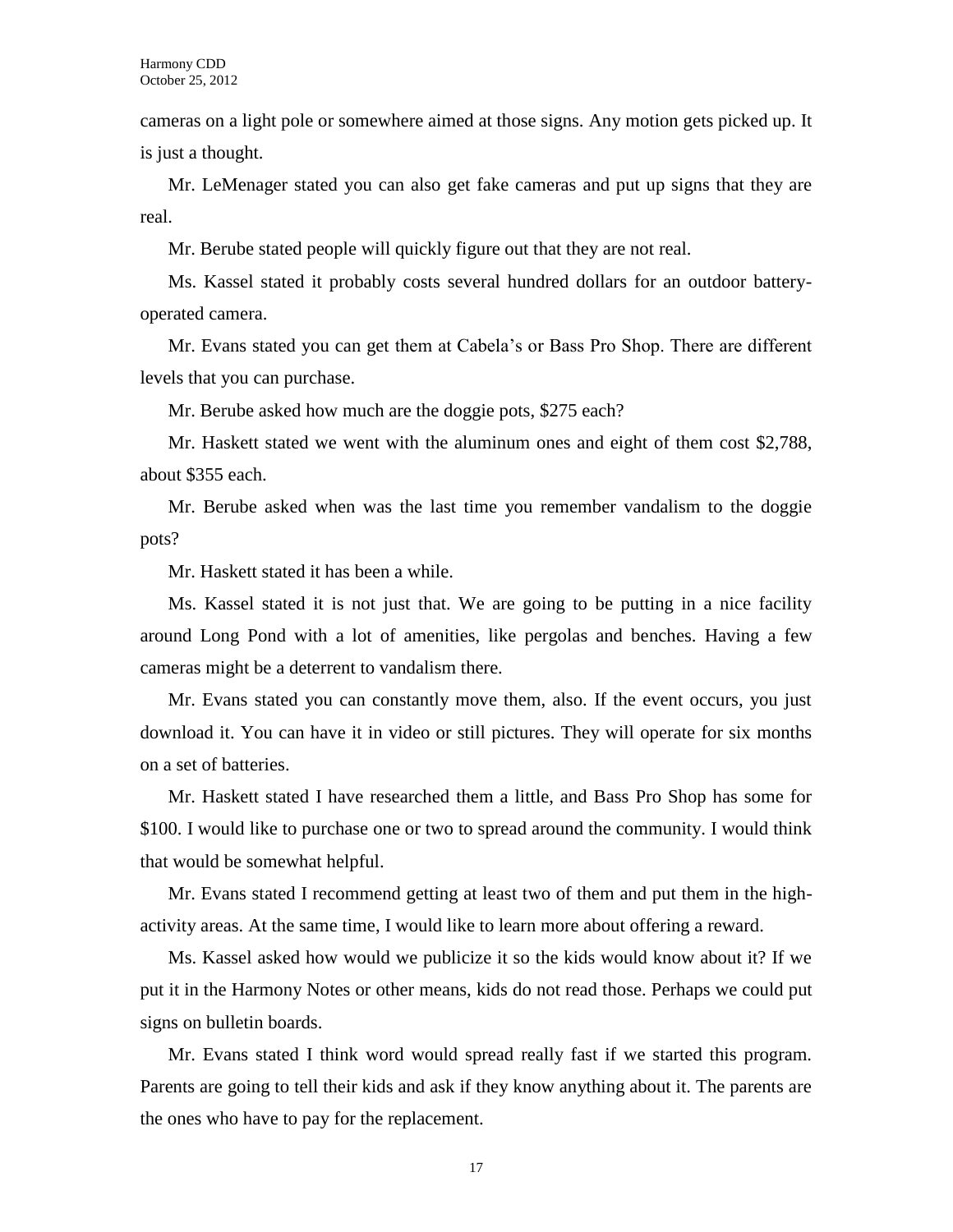Mr. Walls stated we could send an e-blast. There is also a large following on some of the Facebook groups, so we could get the word out pretty quickly.

Mr. Evans asked do we want to purchase two cameras?

Mr. Berube stated it might be better to authorize a certain dollar amount and Mr. Haskett can purchase as many as he can up to that dollar limit.

> On MOTION by Mr. Berube, seconded by Mr. Walls, with all in favor except Mr. LeMenager, approval was given to purchase security cameras in an amount not to exceed \$500, as discussed.

Mr. LeMenager stated we are spending money like crazy, and this is the first meeting of the fiscal year.

# **ii. Buck Lake Boat Use Report**

Mr. Haskett reviewed the monthly boat report as contained in the agenda package and is available for public review in the District Office during normal business hours.

Mr. Berube stated we said we were going to dispose of the solar boat, but I think it is still there.

Mr. Haskett stated it is out of the water. That is my fault since I have not gotten any information to Mr. Moyer to put in an advertisement.

## **iii. Sidewalks**

Mr. Haskett stated we started sidewalk grinding on Beargrass, from Mr. Berube's house down to the school and back again. It was a grinder we rented from Rental World and we had to return it today because it seized up. Next week we will begin that program again.

Mr. Berube asked how much does a grinder cost?

Mr. LeMenager stated I would support purchasing a grinder.

Mr. Haskett stated I have a quote from Rental World for the exact same machine that fouled up today but it was 18 years old, so it will last a long time. The quote was \$4,000, and I cringed at that number. I priced others at around \$3,200. I am sure we mentioned that in our budget discussions, I believe in the sidewalk line item, to be able to purchase a grinder.

Mr. Walls asked what do they rent for, \$100 per day?

Mr. Haskett stated about \$120 per day.

Mr. Walls asked do we grind a couple times a year?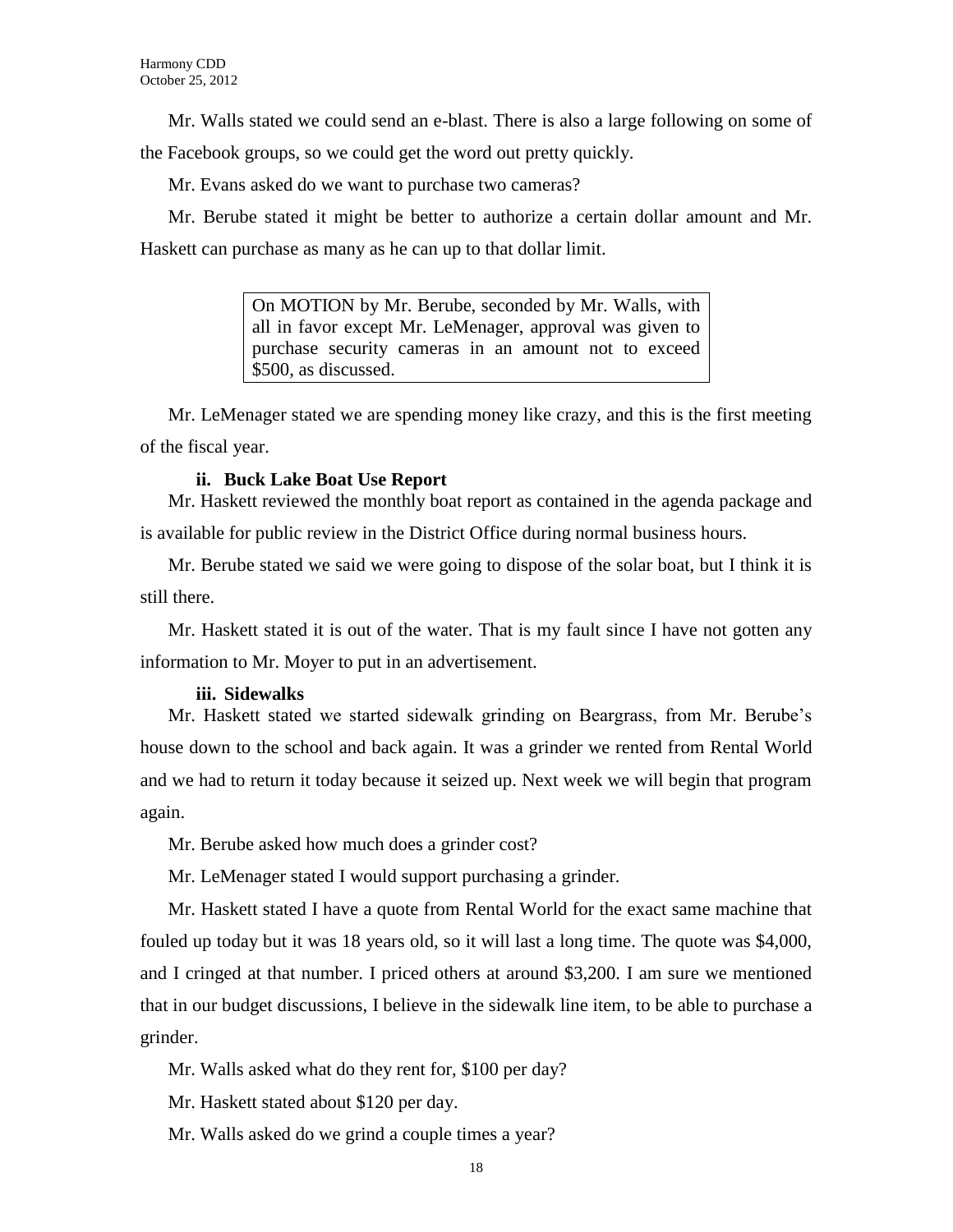Mr. Haskett stated we have in the past, but we have a lot of grinding to get done. It would pay for itself in the first year.

Mr. LeMenager stated Mr. Moyer has mentioned that they have full-time staff in Celebration who do nothing else but grind sidewalks.

Mr. Berube stated I would think if you look around, you could find one for \$2,500. I would be in favor of buying one. In talking to our staff, he is under a time crunch, knowing he only has the machine for two days.

Mr. Haskett stated plus mileage and time going back and forth from Rental World.

Mr. Berube stated it does not always work. If we had one here and he had some free time in an afternoon, he can just go grind a few sidewalks. This problem is not going away. We will have to consider replacing sidewalk panels at some point. When they stick up too far and you grind them, there is nothing left.

Mr. Haskett stated I will work on getting some proposals for the next meeting.

Mr. LeMenager stated I would like to compliment Mr. Haskett. I do not know how long it has been since you power washed the sidewalks, but as I was driving here today, I thought the sidewalks on Cat Brier looked really nice.

Mr. Berube stated they did get cleaned up well.

Mr. LeMenager stated I do not know if that was a recent activity, but it stuck out and looked really sharp.

Mr. Haskett stated thank you.

# **FIFTH ORDER OF BUSINESS Developer's Report**

### **A. District Vandalism**

Mr. Nicholas stated we would be in favor of a reward program. I think it is cheaper to pay a reward for a conviction than it would be to keep replacing doggie pots. For every \$1,000, the development company spends \$700 of it. That seems like a good suggestion, and very unique. The cameras are how we caught the person doing vandalism on the golf course, which led to a conviction and full recovery of that loss.

Mr. Berube asked you have a camera system on the golf course?

Mr. Nicholas stated we used that system with the Osceola County Sheriff department to catch the gentleman on the golf course with a vehicle. A car drives by and a motion sensor goes off and took a still shot of the license plate. On the night it was vandalized, you work back and find out how many cars were taken a picture of. In this case, there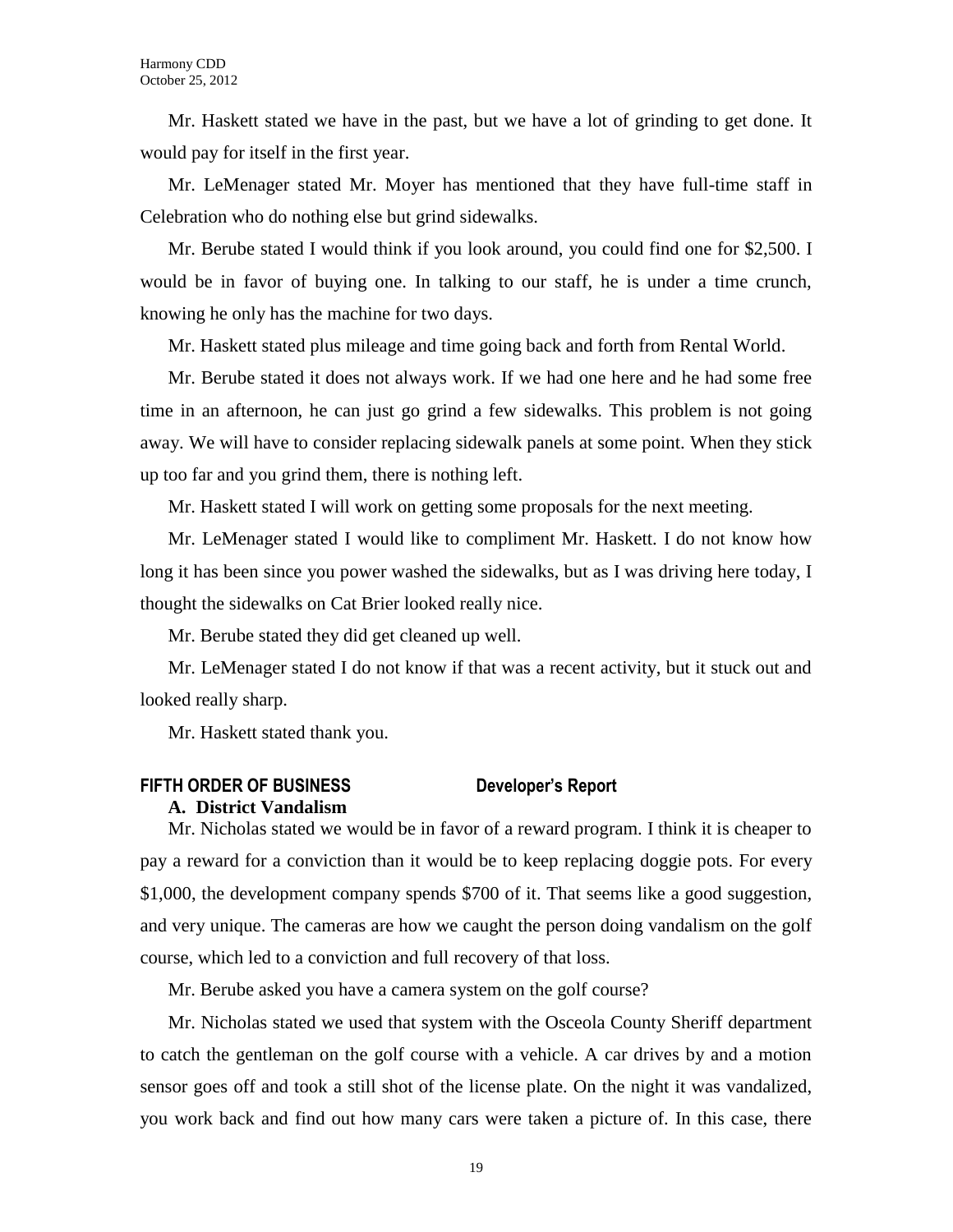was only one, and the tire tracks matched, so we were able to catch the person. The sheriff had a deer camera from Bass Pro Shop that they used and attached to a light pole several hundred feet away from where the picture was taken. It was not an expensive camera, maybe \$200, but it did the job and led to conviction and recovery.

Ms. Kassel asked of the items that are vandalized in the community, what is most commonly vandalized? I have lived here for eight years, and this is the first I have heard about doggie pots getting vandalized. There was a lot of vandalism elsewhere.

Mr. Haskett stated vandalism ranges anywhere from pool furniture being thrown into the pool, windows broken, graffiti on trash cans and transformers, and things like that. There are just mischievous people out there who take advantage of any opportunity. Someone went down Cat Brier and took every doggie pot through there. The unfortunate part is, they came back a few nights later and got a few more.

Mr. Nicholas stated it is a nuisance level of vandalism at this point. The largest loss we had was at the golf course for \$22,000. Everything around the neighborhoods has been mostly nuisance level from a finance perspective, and it would be great to encourage stopping that with some mechanism that is sustainable.

Mr. Evans stated once they get away with it, they get more brazen.

Mr. Nicholas stated people move here because it is safe. We hear that a lot.

Mr. Berube stated we need to keep it that way.

Ms. Kassel stated I was asking for purposes of the best place to put these cameras, where the most frequent kind of vandalism occurs.

Mr. Evans stated we will keep that out of the public record.

Ms. Kassel stated at the large dog park on the Primrose Willow side, inside the safety area—the second gate—the panel underneath, there is a hole that has been made in the chain link that is about eight or 10 inches high that could use some attention.

Mr. Berube asked is it along the trail?

Ms. Kassel stated no, it is on the left side of the gate when you open the second gate.

Mr. Haskett stated I asked Chapco to look at that, and I am waiting on a price from them to mend those sections.

## **B. Lakeshore Park Improvements**

Mr. Nicholas stated you will start seeing activity for the Lakeshore Park improvements. The delivery has started for materials, and the person who is starting on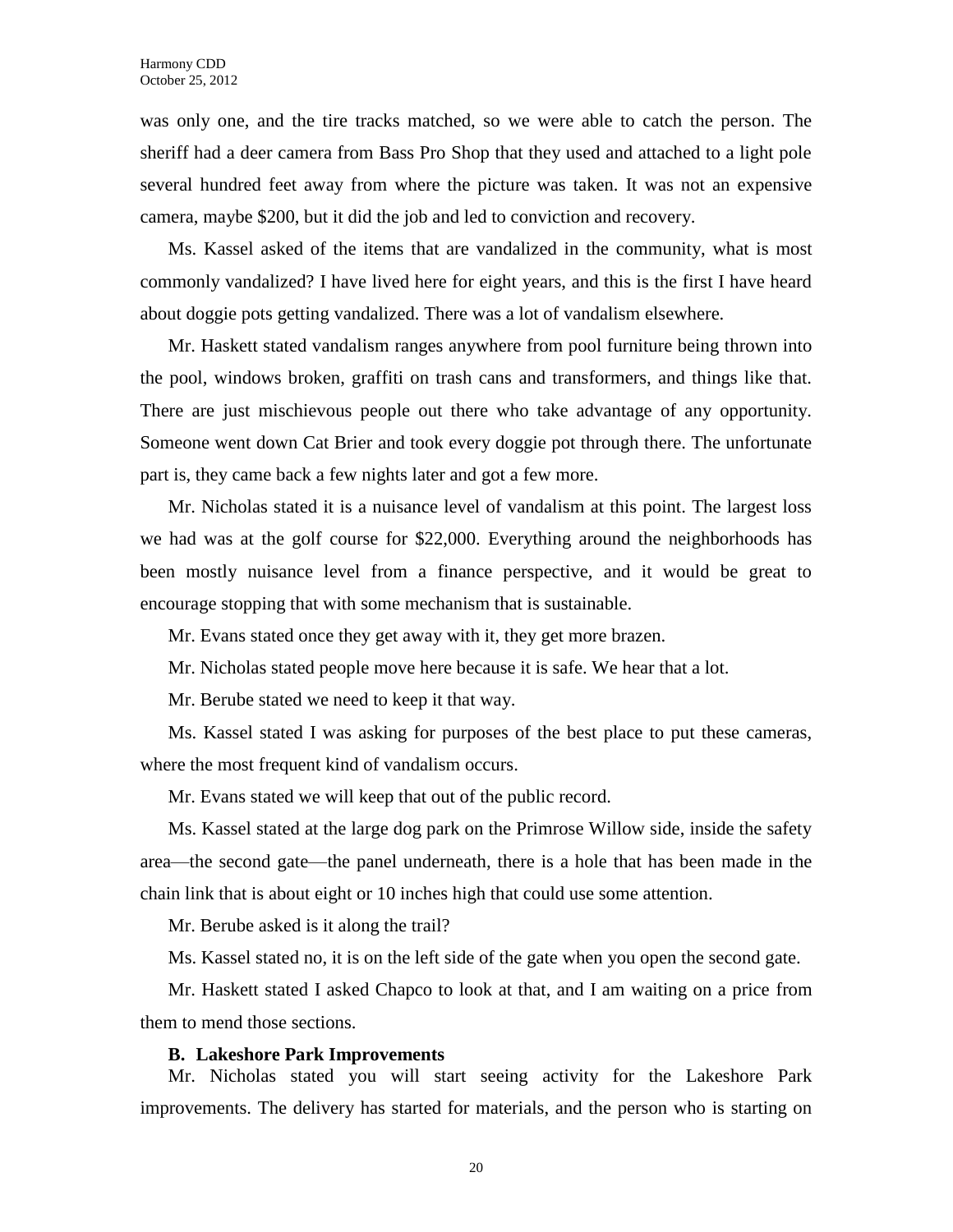the bridges and boardwalks will be there next week. Then you will see concrete preparation work happening November 10.

Mr. Berube stated in that area, we placed No Fishing signs in the water. None have disappeared, have they?

Mr. Haskett stated no, they have not.

# **SIXTH ORDER OF BUSINESS District Manager's Report**

# **A. Financial Statements**

Mr. Moyer reviewed the financial statements as included in the agenda package and available for public review in the District Office during normal business hours.

Mr. Moyer stated the financial statements are as of the end of the fiscal year and account for the expenditures for 12 calendar months. There will still be some invoices that we incur in October that will be booked against the 2012 operations. As you can see and as Mr. LeMenager mentioned, we will carry forward about \$87,000 to fund balance. That is comprised of two items. One is that we were \$70,000 under budget on expenditures, and the other is that we were \$16,456 over budget on revenues. The combination of that means we have \$87,000 to add to fund balance.

Mr. Berube stated we will have some late invoices coming in for another \$10,000, so we will probably finish at \$75,000. We will not know that until next month, which is fine. It is better than being over budget.

Ms. Kassel stated last month, Mr. LeMenager mentioned that there could have been a mistake in the 2001 and 2004 debt service.

Mr. Moyer stated that is correct, there was.

Ms. Kassel stated there was also a question about an Insight Irrigation invoice, whether it was paid for \$5,600 or \$5,400.

Mr. Moyer stated we paid \$5,400.

Ms. Kassel asked what is the status on the insurance reimbursement for the damage to the fountain?

Mr. Moyer stated Mr. Haskett has been working with Ms. Paula Davis, who handles all the insurance claims. He provided her with all the information that she needs to file the claim, so that is an ongoing issue. It is not something we have forgotten about. It is an active issue.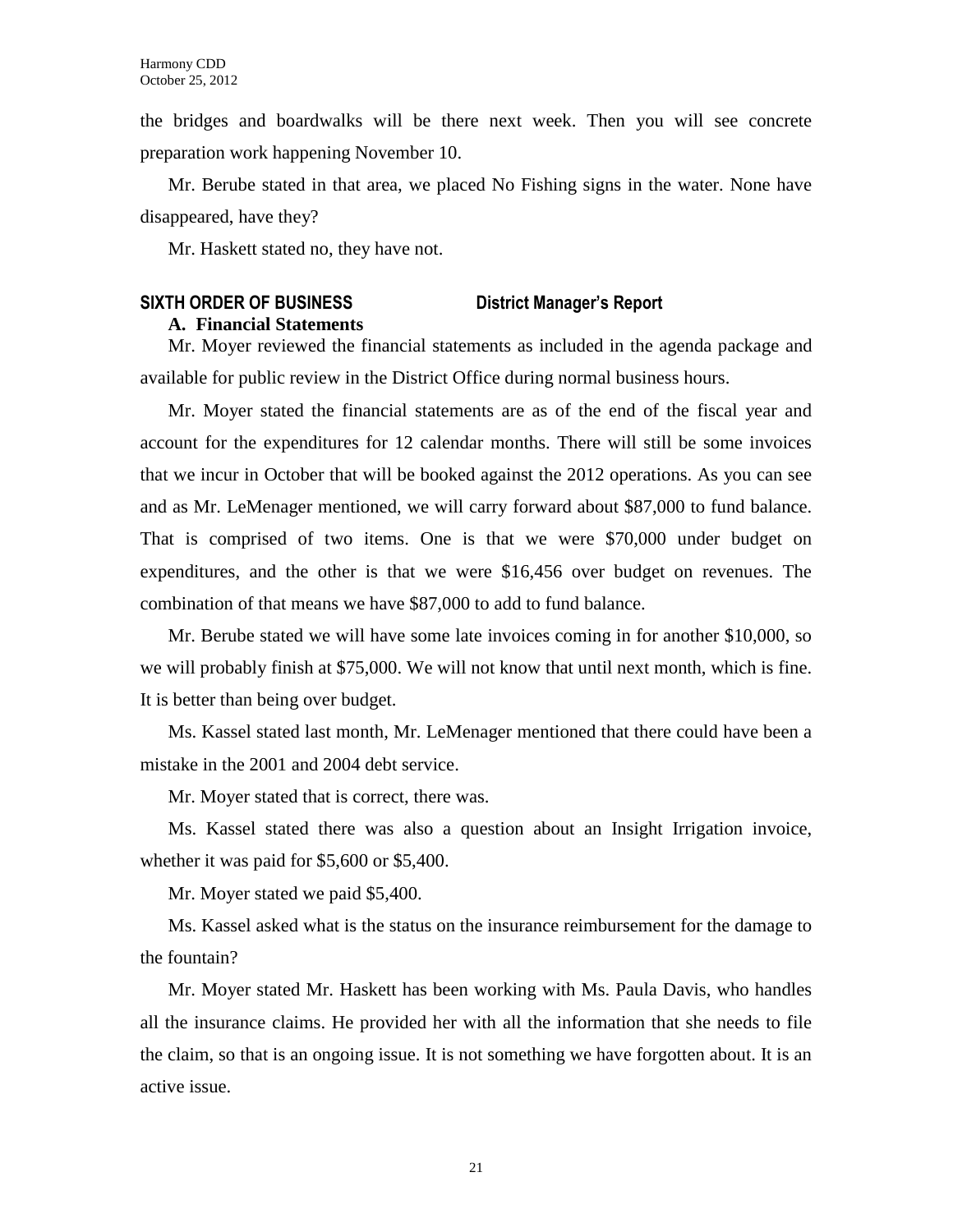Ms. Kassel stated I know Mr. Nicholas had spoken with the sheriff last month regarding the golf carts, and I know we discussed in the past whether or not the sheriff will enforce the No Fishing signs. Someone was supposed to talk with the sheriff about that. Has anything happened with that? I know it is not specifically related to finances.

Mr. Nicholas asked are you asking whether they will or not, or if they are?

Ms. Kassel stated we have had reports from residents that the sheriff's deputies have said that they will not enforce the signs. In a previous meeting, we discussed that someone, the developer or the District Manager, was going to check with the sheriff's office and find out if they were going to enforce the No Fishing signs.

Mr. Nicholas stated the sheriff's department will enforce what we ask them to enforce, generally speaking. The sheriff's deputies are trained to encourage kids to do things other than vandalism. It is not part of their basic training to discourage kids from fishing. We have had this discussion with them. Their intuition is to think fishing is a good thing rather than writing on the wall with a marker or damaging something. However, we have had the discussion and we talked about the preference and decision of the CDD. We asked that they enforce that rule where it is posted. I think we received clarification on that issue. There may have been a personal preference or something else that happened that particular day. As long as it is posted, the sheriff will enforce what is posted. I do not know to what extent you want them to enforce it.

Ms. Kassel stated people who had interacted with the deputies who wanted it enforced, the deputy told the residents that they were not going to enforce the signs.

Mr. Berube stated that is third-party hearsay. We do not really know what took place.

Ms. Kassel stated it is first-party hearsay because we heard from the person who interacted with the deputy.

Mr. Berube stated based on the situation that was reported to us, we do not really know what goes on. I would like to think that the work we did with those signs in making sure they conform to Florida Statute that a deputy will read that sign and under the right circumstances, enforce it. I agree that we had one complaint. I do not know how much further we go without another complaint.

Ms. Kassel stated I was just asking if the conversation had taken place because more than one person was informed by the deputies that they would not enforce the signs.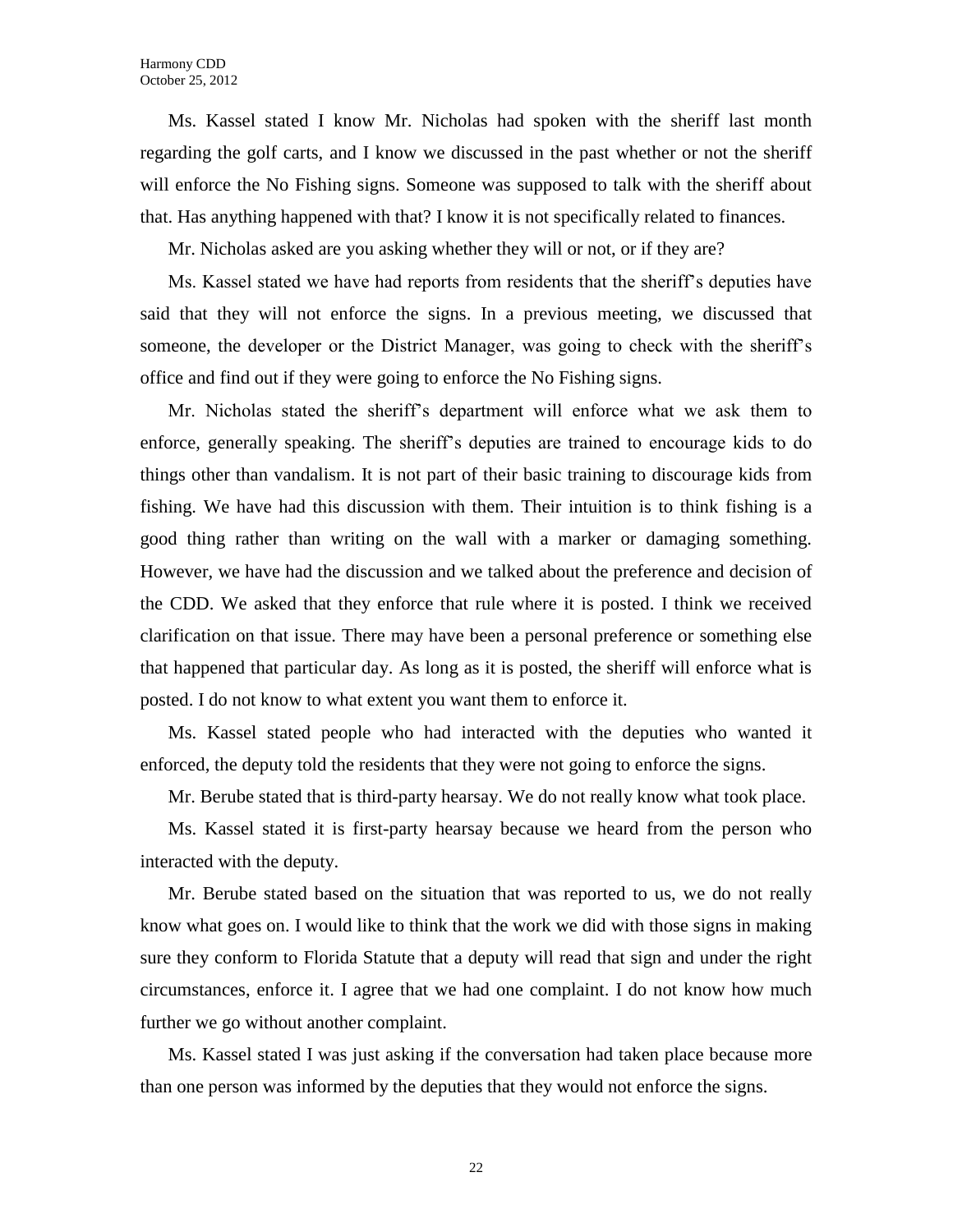Mr. Golgowski stated I think they are most comfortable enforcing ordinances, such as

trespass or not having a fishing license, not necessarily community standards.

Mr. Moyer stated this would be trespassing.

Mr. Berube stated that is why the signs are posted. I do not think it has been much of a problem lately because I have not seen many people fishing.

# **B. Invoice Approval #150 and Check Run Summary**

Mr. Moyer reviewed the invoices and check summary, which are included in the agenda package and available for public review in the District Office during normal business hours, and requested approval.

> On MOTION by Mr. LeMenager, seconded by Mr. Walls, with all in favor, unanimous approval was given to the invoices, as presented.

# **C. Public Comments/Communication Log**

Mr. Moyer reviewed the complaint log as contained in the agenda package and available for public review in the District Office during normal business hours.

Mr. LeMenager stated it seems as though members of the Board are the majority of people who call in items. The residents should know they can report items, as well.

# **D. Website Statistics**

Mr. Moyer reviewed the website statistics as contained in the agenda package and available for public review in the District Office during normal business hours.

# **E. New Employee**

Mr. Berube asked where do we stand in hiring a new employee?

Mr. Moyer stated they are going through their very slow and tedious process of notification.

Mr. Berube stated we go through this every time.

Mr. Moyer stated yes, we do.

Mr. Berube stated we authorized this last month.

Mr. LeMenager stated I thought the plan was to wait until the end of winter to hire a new employee. Have I misunderstood something? I remember we had zero sense of urgency, so I am surprised by Mr. Berube's comment.

Mr. Moyer stated the discussion was that we were all aware that it was going to take Severn Trent three months to get this done anyway, which I think we all agreed, given the timeframe, was probably fine.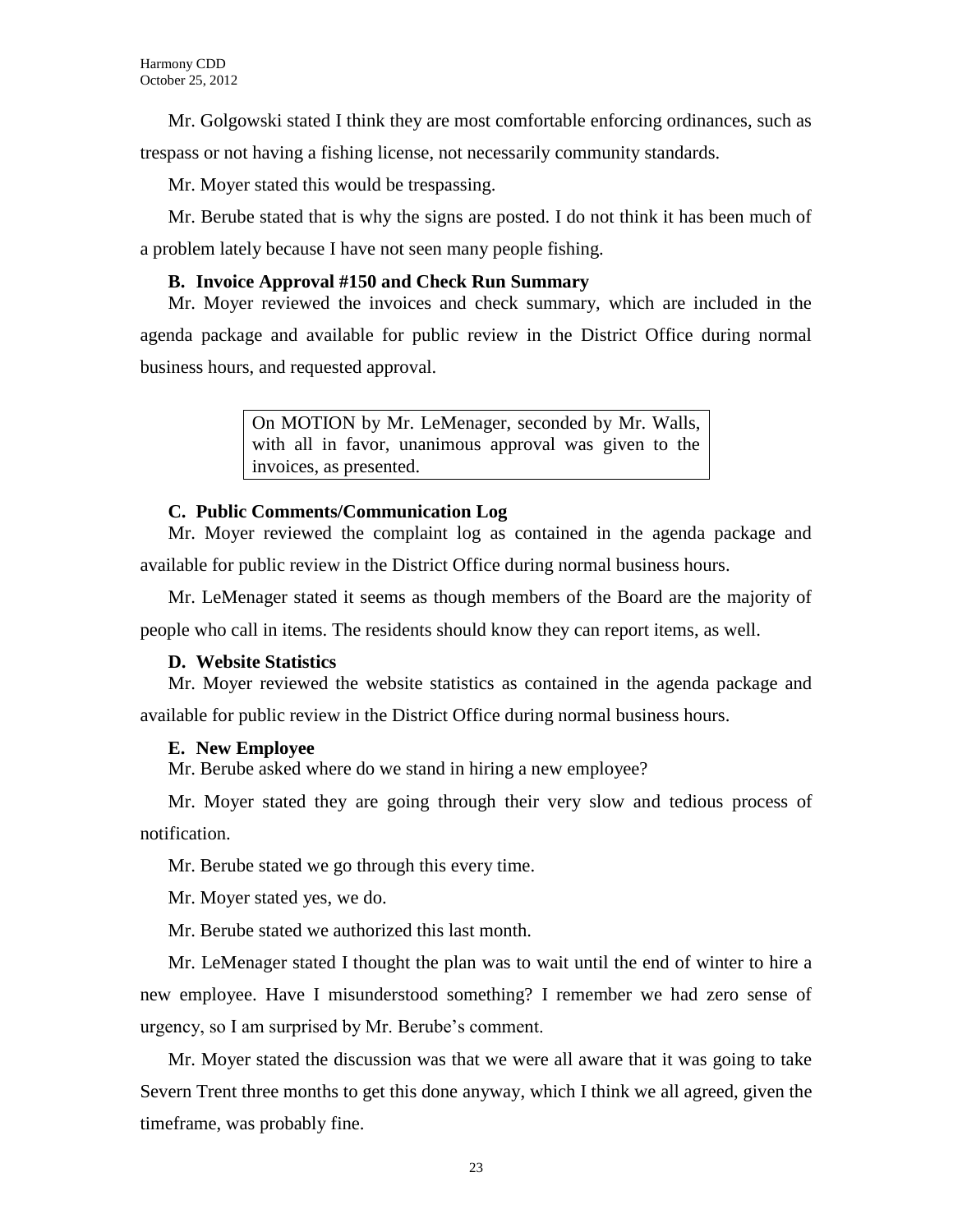Mr. Evans stated that is what I recall.

Mr. Berube stated if you do not push it, then it does not happen with these people. That is my point. On a larger scale, Mr. Haskett does not even receive a response when he asks what is going on.

Mr. Moyer asked who are you asking?

Mr. Haskett stated Mr. Brian Smith and Ms. Maria Fuentes.

Mr. Moyer stated my guess is that they do not know, either.

Ms. Kassel stated I think it is the machinery or bureaucracy of Severn Trent.

Mr. Berube stated I understand that, but my point is, they work at the behest of this Board, not directly for us. The only reason there is a job here is because this Board agrees to provide funding for these employees to work on this property. The employee situation is lousy. The employees complain about reimbursements and it is always a problem for them to receive their money. Along the same lines, I look at this month's bill. Mr. Thomas Belieff was no longer an employee on September 2, and I do not know if this is timing or not, but we were billed the exact same amount of money for employee salaries in September as we paid in August and July.

Mr. Moyer stated I will check on that. Please give me a call any time you have a question. You do not need to wait for a meeting to raise these issues. That way, I can provide an answer faster than doing it just once a month.

Mr. Berube stated that is fine. These are public meetings for a reason. I do not know how much you want public and how much you want kept private.

Mr. Moyer stated I want to get the job done. I do not mind if you want to bring it up in a public meeting as well as talk to me during the month if you have any issues. I would rather address these issues when they bother you so we can get it done.

Mr. Berube stated thank you.

#### **F. Debt Service Assessment**

Mr. Moyer stated Mr. Walls had asked me a while ago about an email he received on the payoff amount for the debt service assessment. We have not forgotten that. They are going back to retrieve items out of storage. There are only three people in that department, and they are going one step at a time.

Mr. Walls stated by way of summary for the Board, I received an email from a neighbor of mine who requested the debt payoff two years ago for his assessments. He also requested it again this year. The number he received then was lower than the number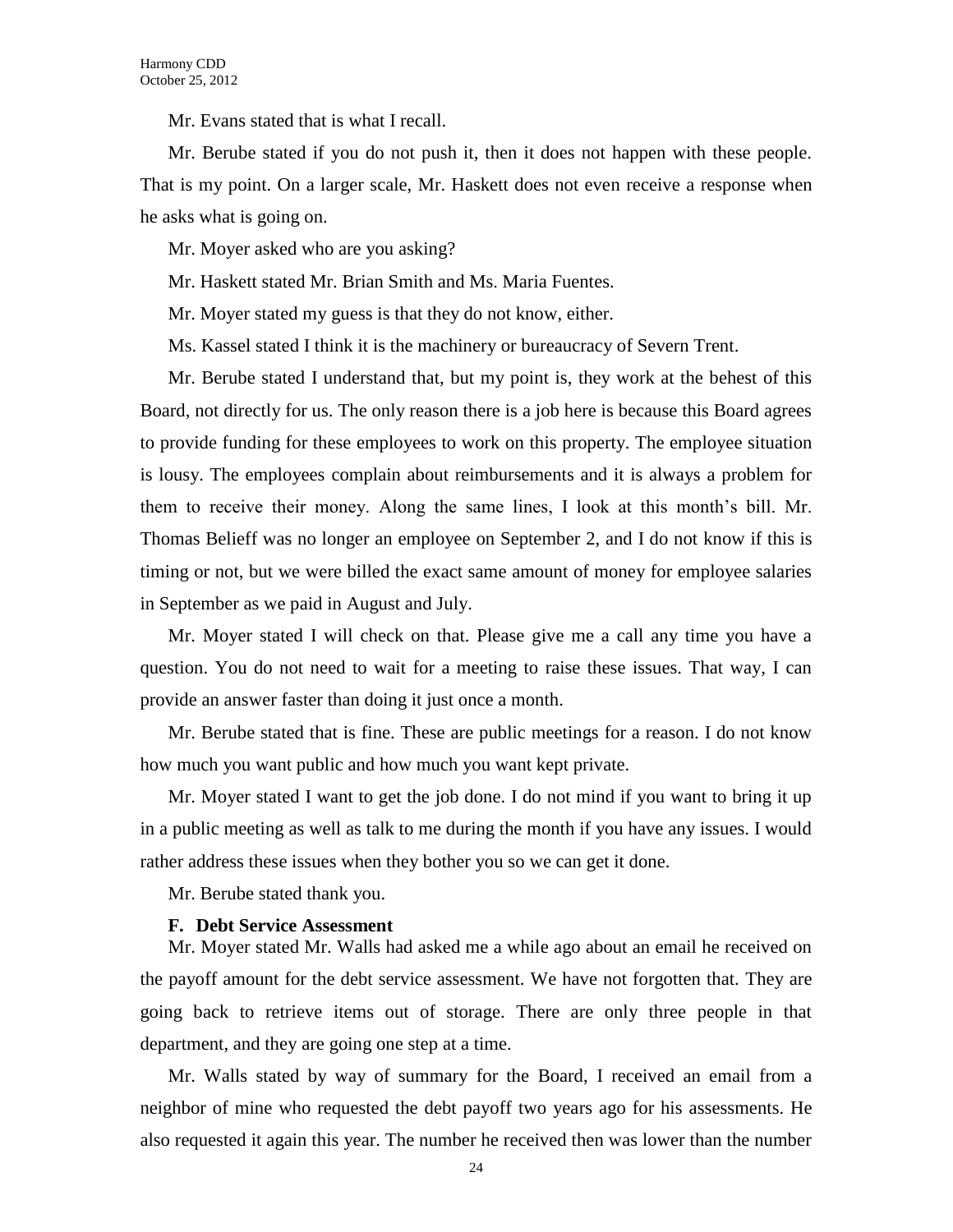he received this year. Over time, that number should continue to decrease. His question was why it went up. The answer he received from Severn Trent was that they used the wrong number in 2010. My question to them was, if anyone paid off their assessment in 2010, did they use the right number or an incorrect amount.

Mr. Berube asked how do we know they did not use an incorrect number in 2012?

Mr. Walls stated I agree, and they need to check into it all around. They seemed to indicate that the 2010 number was the incorrect number.

Mr. Moyer stated we are looking into it.

## **SEVENTH ORDER OF BUSINESS Staff Reports**

### **A. Attorney**

**i. Landscape Maintenance Agreement with Davey Commercial Grounds Management**

Mr. Qualls stated this agreement was executed regarding using recycled mulch.

# **ii. Consideration of Resolution 2013-01 Adopting the Assessment Roll for Unplatted Property**

Mr. Qualls stated I emailed this resolution to everyone yesterday. We do not need to discuss the 2005 assessment issue again, but this resolution provides that every year, the assessment roll for the unplatted parcels is certified to the Board and is in the record.

Mr. LeMenager stated it was quite interesting to see this assessment roll for the first time.

Mr. Moyer stated it has been included in the annual budgets.

Mr. LeMenager stated the golf course does not pay for operations and maintenance, but yet we maintain their ponds. I do not understand that.

Mr. Berube stated my question is related. All of the other values move year to year with the budget. The golf course is at \$61,000. Does that move as well or is that fixed?

Mr. Evans stated that number is fixed pursuant to the bond documents.

Ms. Kassel stated that is for debt service.

Mr. LeMenager stated they are only paying for debt service.

Mr. Berube stated so that amount never changes.

Mr. Moyer stated that is correct; the debt service assessment amount would not change.

Mr. Evans stated I do not know why, but I know it is reflected in the bond documents.

Mr. LeMenager asked why do they not pay operations and maintenance?

Mr. Berube asked do you mean specifically for the ponds?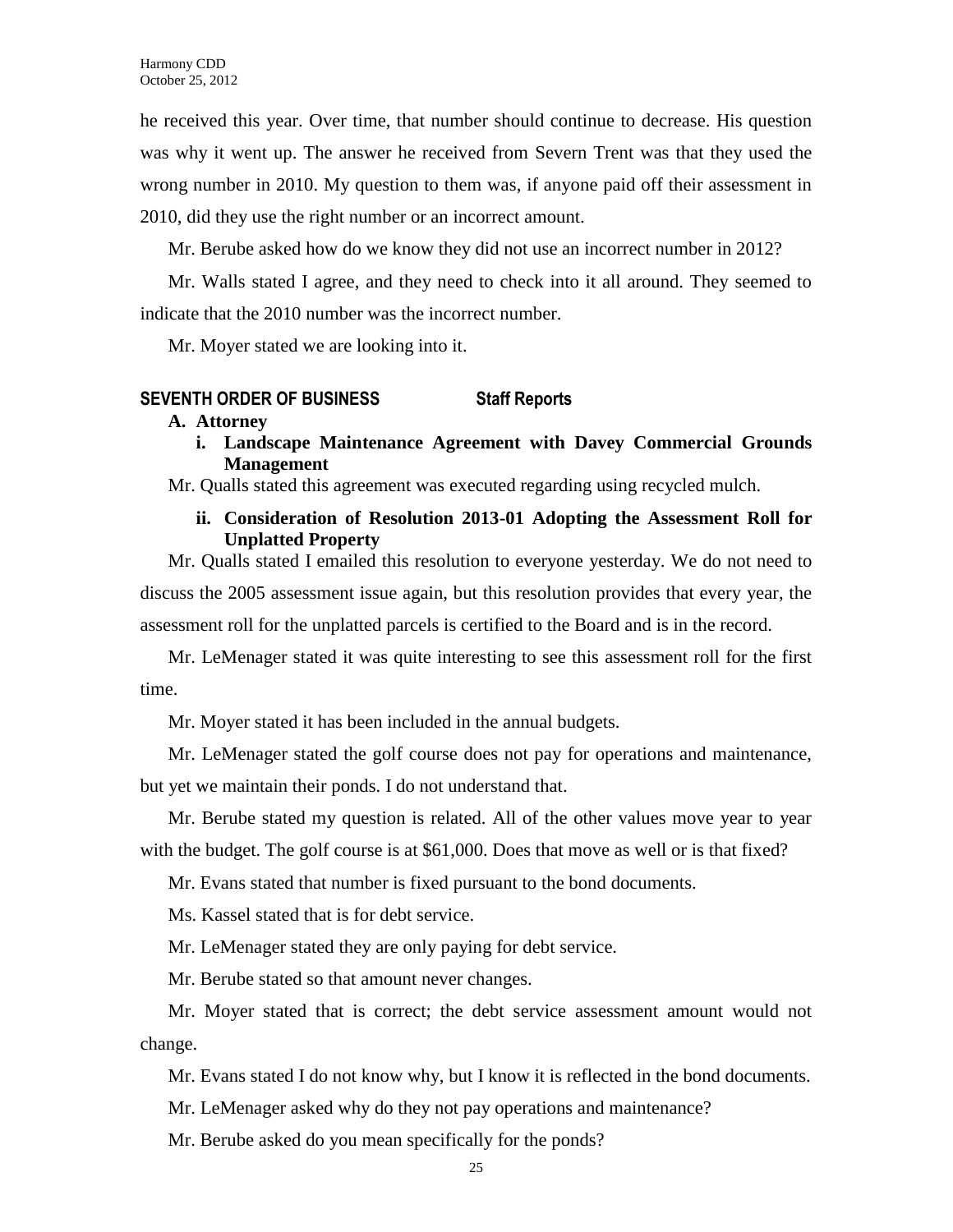Mr. LeMenager stated I mean for anything for CDD property.

Mr. Berube asked what do they receive from the CDD besides pond maintenance?

Mr. LeMenager stated they get roads so people can drive to the golf course.

Mr. Berube stated we do not own the roads.

Mr. LeMenager stated the CDD built the roads and paid for them. The fact that we conveyed them to the County is quite academic.

Mr. Moyer stated that is included in the \$61,000.

Mr. Walls stated I think I asked this question some time ago. Obviously there are no residents who live on the golf course, but they do receive the stormwater benefit from the ponds. I think they receive some benefit for the community looking nice. I do not know how much the operation and maintenance assessment would be or how you would come up with that. I think there is some benefit, but I do not know if that arrangement can be negotiated.

Mr. Berube stated it is what it is. Back to the pond issue, it specifically calls out the golf course and the need to maintain it, it talks about the ponds and the flood control system, of which the golf course is a part. It is all integral, and I understand that is why the golf course gets their ponds maintained for effectively zero dollars. Does that \$61,000 float every year? Apparently it does not because it is a fixed amount. I am fine with it.

Mr. Walls stated essentially you would move money from one fund to another and the total number would remain the same.

Mr. LeMenager stated I was surprised. I was always under the impression that the golf course was making payments. It was surprising to see this document.

Mr. Moyer stated without going back and reading the documents on how this was arrived at and why they do not pay maintenance assessments, golf courses are generally considered to be recipients of stormwater, not generators of stormwater. When we talk about if they receive benefit from the ponds, the answer is generally "not really." The ponds handle the discharge from uplands, where there are houses, roads, parks and things of that nature.

Mr. Berube stated there are some printed words to that effect.

Mr. Evans stated that is correct.

Mr. Berube stated I have read it.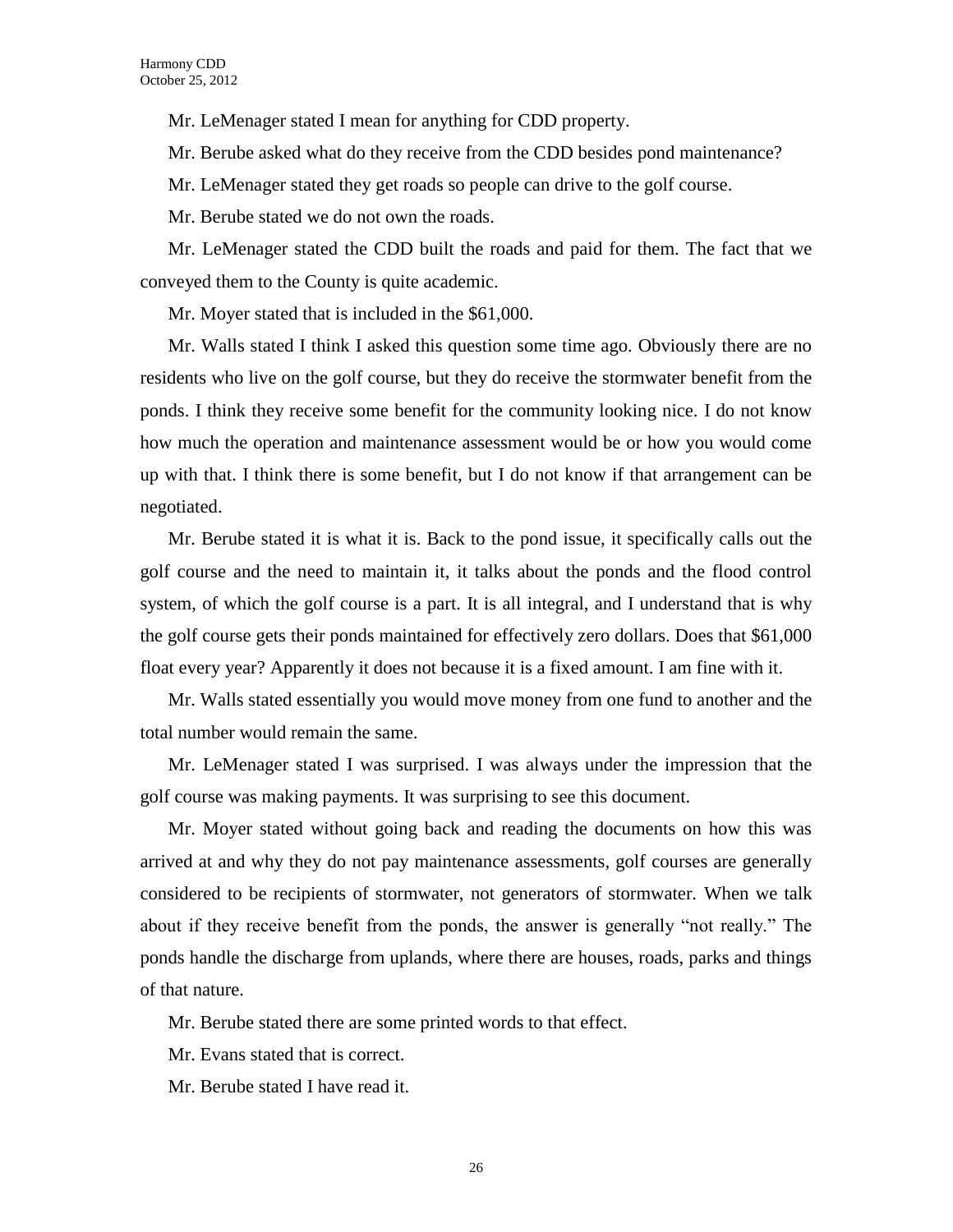Mr. Evans stated I have, too. The ponds are the recipient from all the stormwater from all the houses going to the golf course property.

Mr. Moyer stated in theory, the maintenance on the ponds should be geared toward the functioning of the drainage system and not the aesthetics.

Ms. Kassel stated you are essentially saying that the CDD is receiving a service from the golf course in terms of stormwater management, rather than vice versa.

Mr. Moyer stated that is correct.

Mr. Evans stated the District is receiving a benefit. Do we approve this resolution every year?

Mr. Qualls stated no.

Mr. LeMenager stated I think it is a good idea. I was just surprised to see it.

Mr. Evans read Resolution 2013-01 into the record by title.

On MOTION by Ms. Kassel, seconded by Mr. LeMenager, with all in favor, unanimous approval was given to Resolution 2013-01 adopting the assessment roll for unplatted property.

## **iii. Supervisors Participating via Telephone**

Mr. Qualls stated Ms. Kassel asked me to look into telephonic meetings. There are several Attorney General opinions, which I will forward to everyone by email. Starting back in 1992, the Attorney General opined in five opinions that, indeed, when there is a requirement that a meeting has to be in a physical location, as is the case with a Community Development District, the Statute says that we must have a meeting within the County in a physical location. As long as there is a quorum present physically, it is fine for Supervisors to attend meetings via skype or telephone or some other means. There are some other opinions, such as 2002-82, where the Attorney General opined that it was only acceptable in extraordinary circumstances. In that case, a Commissioner on a Board of County Commissioners had serious health issues that required that person to attend the meeting. In general, the Attorney General has opined that it is fine, indeed, with all of the technology to attend meetings via telephone or some other technology, as long as there is a quorum physically present at the location of the meeting. Ms. Kassel's specific question was in the instance where it is difficult to hear when you are on skype or the telephone. I do not find a lot of law on that particular subject. From a practical standpoint, I know the District Manager has made some practical recommendations, but I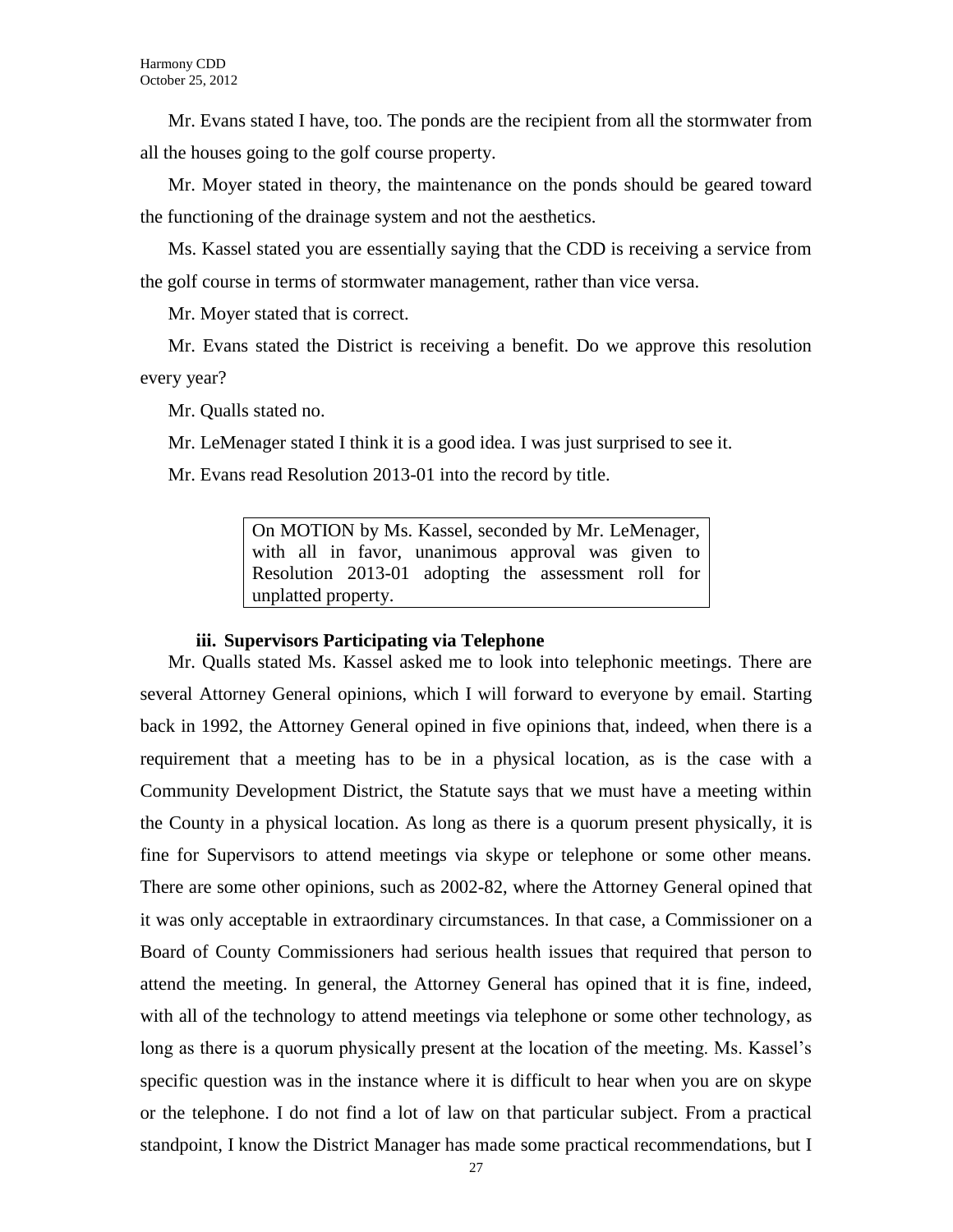think the best thing is to position the equipment so that you can fully participate at the meeting. Then you are, indeed, participating in theory. I think it is worth the Board taking the time to position the equipment so those participating offsite can hear and be fully involved in the meeting.

Ms. Kassel stated Mr. Qualls also said when someone participates by phone, those votes do not count. Did you find anything on that issue?

Mr. Qualls stated no, I thought I had read that, but I did not find it to be the case. In fact, you can vote when you are participating via telephone or other means, as long as there is a quorum physically present in the room at the meeting.

## **B. Engineer**

There being nothing to report, the next order of business followed.

## **EIGHTH ORDER OF BUSINESS Supervisor Requests**

Mr. LeMenager stated on behalf of the Board members, I would like to say thank you very much to Mr. Evans for doing a great job for us over the past years as Chairman.

Mr. Evans stated I am sure you will do fine going forward.

Ms. Kassel stated we will miss your expert facilitation of the meetings. We appreciate the benefit of your broad experience.

Mr. Berube stated I hope the next Chairman keeps everyone in line as well as Mr. Evans has done.

Mr. Evans stated that brings me to a question for the next meeting. Do I open the meeting because the new Board members will not have been sworn in?

Mr. Moyer stated if you can fit that into your schedule, I think that would be a nice thing to do so that the Board can recognize your service. Then we will swear in the new members afterward. If you cannot attend the meeting, then I can swear them in before the meeting begins. That does not have to be done at a meeting.

Mr. Evans stated I can be here.

Mr. Berube stated there will only be one new Board member.

Mr. Moyer stated technically, there will be three new members.

Mr. Evans stated if I remember the protocol, I can open the meeting and then Mr. Moyer will do the roll call. Even though they have been elected, until they are sworn in, they do not take effect on the Board.

Mr. Moyer stated that is correct; that is what the law says.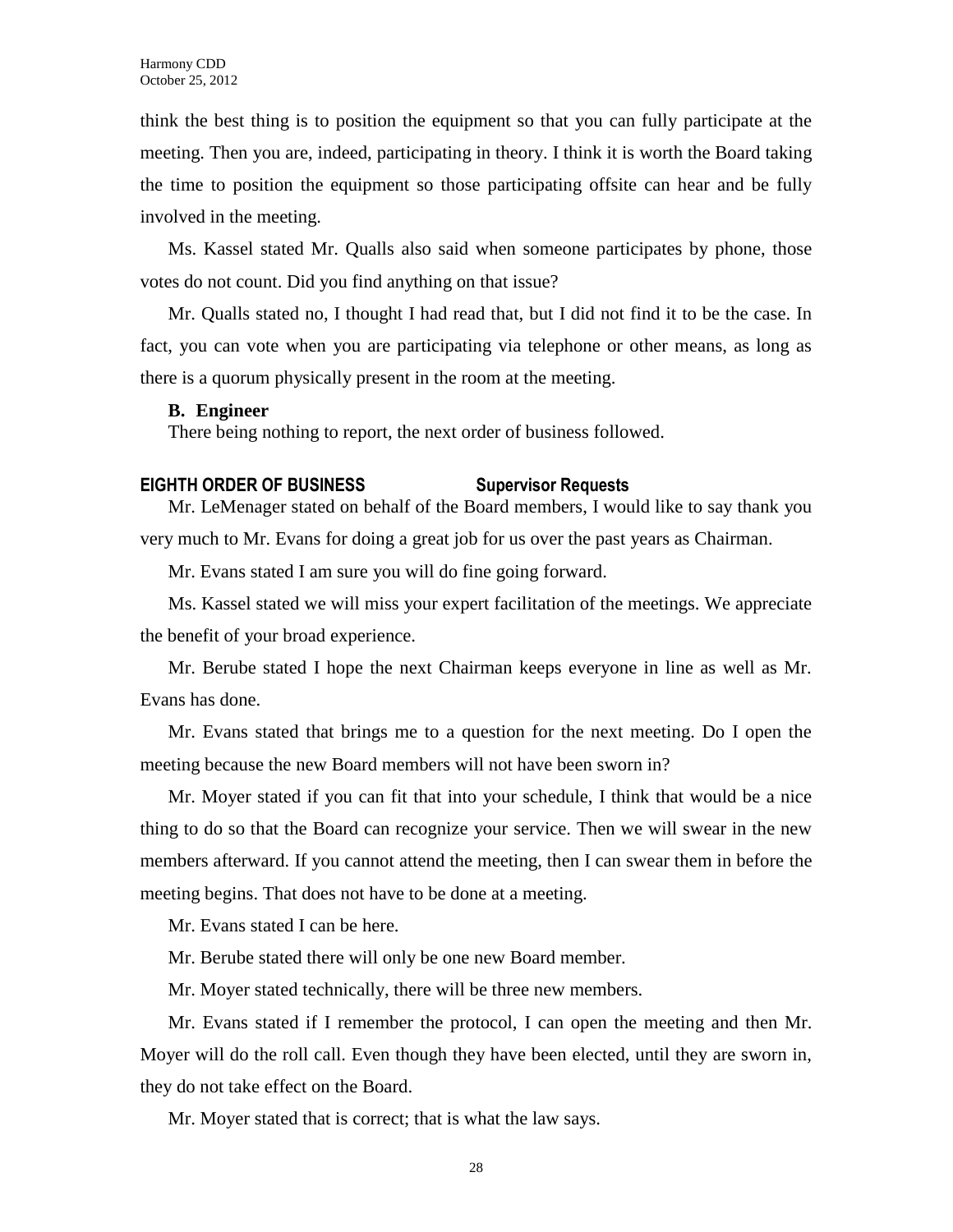Mr. Evans stated at that point, once they have been sworn in, then you go through the selection of Chairman, Vice Chairman and other officers.

Mr. Moyer stated that is correct.

Mr. Berube stated this is not necessarily a request but just something to think about. In recent months, we spent some significant money with Mr. Aaron Smith bringing Mr. Rick Druckenmiller up to speed on the irrigation system. About a year ago when Mr. Walker was here and we asked him what we are receiving for his monthly monitoring fee that adds up to \$3,000 annually, he responded that it was not much. A couple months ago, that was followed up on by Mr. Smith who said that "we found some controllers that had not worked in quite some time, perhaps due to lightning strikes and other events that happened earlier. I insisted on repairing some of those. There were a few that took about a day to get operational." That supports what Mr. Walker said about the monitoring not doing very much. We had advanced Mr. Druckenmiller in the irrigation program by having all this mapped. I think we need to discuss getting him an iPad to monitor this program. I think we need to drop Walker Technical Services from monitoring the Maxicom system and get someone in-house—Mr. Druckenmiller or Mr. Haskett or someone else—to do the monitoring. We have been told by the person doing the monitoring that he does not provide very much. Then a second person, Mr. Smith, said there were some things that were not working here. Now we have someone running our irrigation system, but it is still being monitored by Mr. Walker, although I do not know at what level. We are maintaining a very expensive system. We are spending money maintaining it. We have a full-time irrigation technician on staff. I think we need to take the next step and bring it all in-house. I am not asking for any movement tonight, just that everyone think about it.

Mr. LeMenager stated that is not a bad idea.

Mr. Berube stated this is the elephant in the back of the room that is slowly coming to bite us.

Mr. Evans stated point taken.

Mr. Walls stated I would like a quick consensus from the Board regarding the landscaping at the school. It looks sub par and does not match what we are doing.

Mr. Berube stated it looks pretty ratty.

29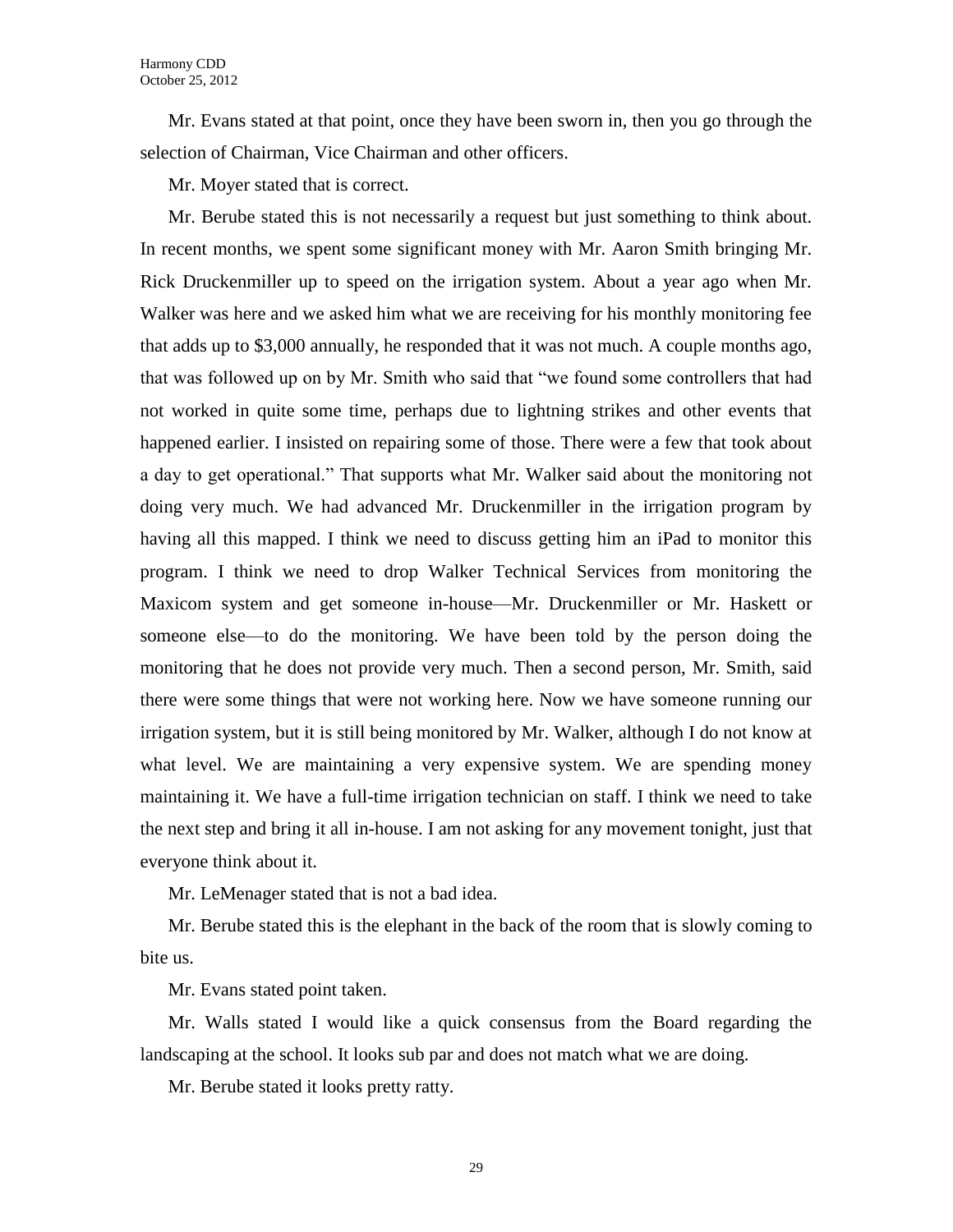Mr. Walls stated the bushes are hardly ever trimmed. They do not do any edging or weeding or that type of thing. Can we get staff to talk with them about what kind of partnership we could get into as far as encouraging them to do better, or helping them, or doing the work? I would like to see what kinds of things we can do to improve how it looks over there.

Mr. Berube stated I addressed that issue once before, and I went around the principal, Mr. John Davis, and went to the County School Board. It turned out that Mr. Davis was not very happy by me doing that.

Mr. Walls stated I would like to open a dialogue with them. We can let them know that we maintain the landscaping up to the school and it looks like this. Then we get to the school and it looks like that. Just start there and see what we can do to prod them along. If it comes down to providing the service or helping them, I would be open to that. I would like to see a consistent and uniform look, instead of going from CDD-maintained property to the school where the quality declines pretty rapidly.

Mr. Berube stated where the conversation ended, he asked me if I had any concerns regarding that to contact him directly the next time. I would be happy to take the first step unless someone else wants to.

Mr. Nicholas stated I do not think the staff has the relationship with the school that others do. We noticed the same thing that Mr. Walls did, and in just the last couple weeks, it is getting really bad. We contacted Mr. Davis and essentially did not give him a choice. I just said that we are going to send some crews over and get them caught up. The issue continues to be the same issue we have with the ball field maintenance. They have to abide by the Jessica Lunsford Act, which specifies when outside contractors can be on school property and when they cannot. Our Davey Tree representatives generally work the same hours during the day when school is in session. We do not have an issue with the golf maintenance staff because they come really early or late in the day. It turned out that this Friday and Monday the kids were out of school, so we took that opportunity to send Davey over to get it cleaned up. We should be the ones, not staff, to engage this activity if you are interested in hearing what it would take to do that work full time under another scope with Davey. We should be the ones to approach Mr. Davis.

Mr. Walls stated I am fine with whomever talks to him.